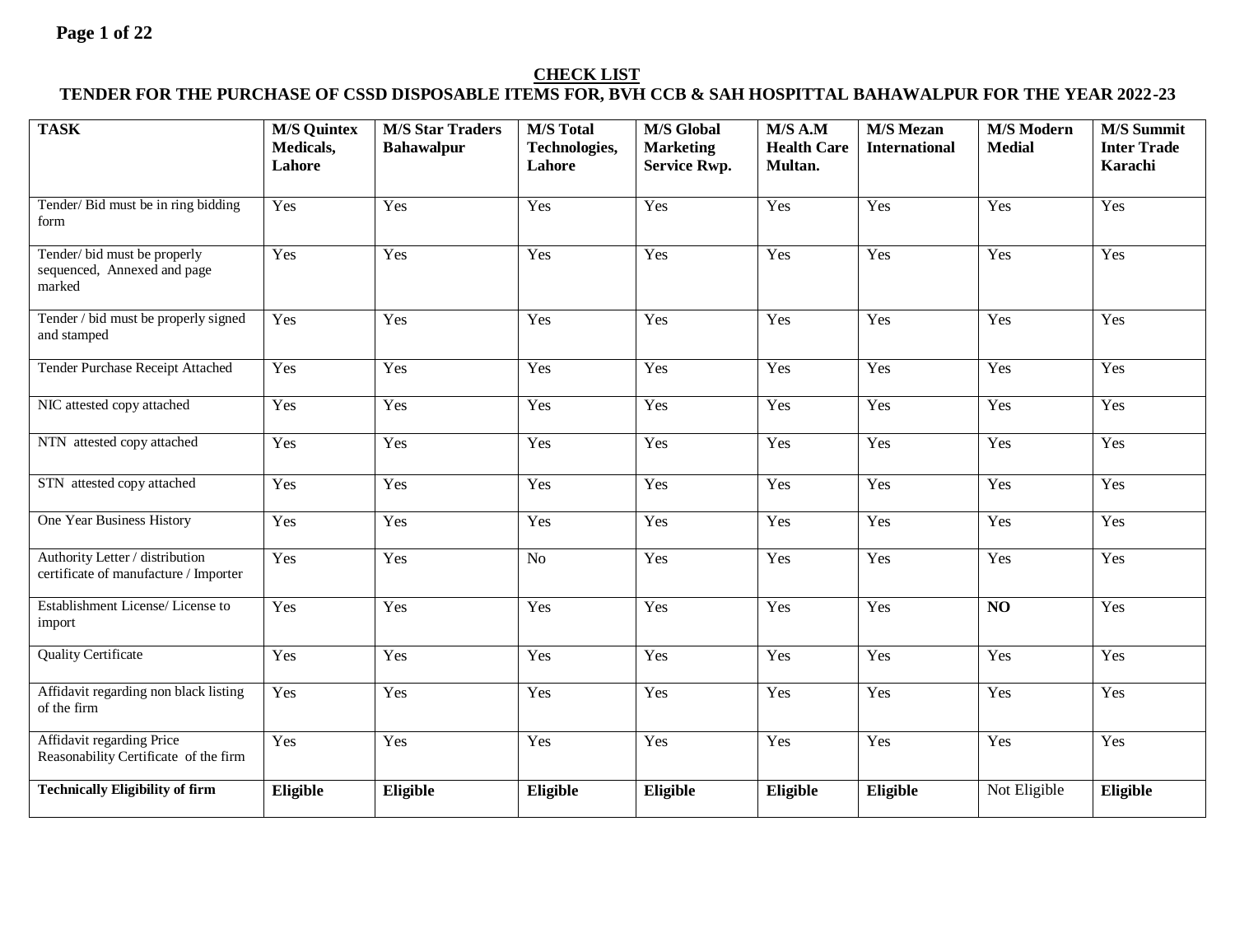#### **TECHNICAL COMPERATIVE STATEMENT FOR THE PURCHASE OF CSSD DISPOSABLE ITEMS FOR BVH, CARDIAC CENTER & SAH, BAHAWALPUR FOR THE YEAR 2022-2023**

| . .                   | Crepe paper<br>$40x40$ cm (Green) | $05$ Box                                 |                  |                                                                                                 |                               |                           |
|-----------------------|-----------------------------------|------------------------------------------|------------------|-------------------------------------------------------------------------------------------------|-------------------------------|---------------------------|
| Sr.<br>N <sub>0</sub> | <b>NAME OF FIRM</b>               | Manufacture<br><b>Importer/Make/Made</b> | <b>Pack Size</b> | <b>Status of Sample /</b><br><b>Quality Certificate</b><br>$\left( \mathbf{Q}\mathbf{C}\right)$ | <b>Reason of</b><br>Rejection | <b>Decision</b><br>of TAC |
|                       | M/S Quintex Medical Lahore        | <b>PMS</b> Turkey                        | 500 Sheets       | Sample Eligible                                                                                 | $---$                         | <b>Responsive</b>         |

| 2.                    | Crepe paper<br>$60x60$ cm (Green)       | 15 Boxes<br>$(500$ sheet/box)                   |                  |                                                                 |                               |                           |
|-----------------------|-----------------------------------------|-------------------------------------------------|------------------|-----------------------------------------------------------------|-------------------------------|---------------------------|
| Sr.<br>N <sub>0</sub> | <b>NAME OF FIRM</b>                     | <b>Manufacture</b><br><b>Importer/Make/Made</b> | <b>Pack Size</b> | <b>Status of Sample /</b><br><b>Quality Certificate</b><br>(QC) | <b>Reason of</b><br>Rejection | <b>Decision</b><br>of TAC |
| I.                    | M/S Star Traders Bahawalpur             | <b>Sterimed France</b><br>Steri Sheet           | 500 Sheets       | Sample Eligible                                                 | ---                           | <b>Responsive</b>         |
| 2.                    | M/S Summit Inter Trade Karachi          | Maxicare by Yipak,<br>China                     | 500 Sheets       | Sample Rejected                                                 | Low Quality                   | Non Responsive            |
| 3.                    | M/S AM Health Care Multan               | 3M USA<br>Steri Green                           | 250 Sheet        | Sample Eligible                                                 | $---$                         | <b>Responsive</b>         |
| 4.                    | M/S Quintex Medical Lahore              | PMS Turkey                                      | 500 Sheets       | Sample Eligible                                                 | $---$                         | <b>Responsive</b>         |
| 5.                    | M/S Global Marketing Service Rawalpindi | Reliance Crepe 310<br>Green Sensitive           | 500 Sheet        | Sample Eligible                                                 | $---$                         | <b>Responsive</b>         |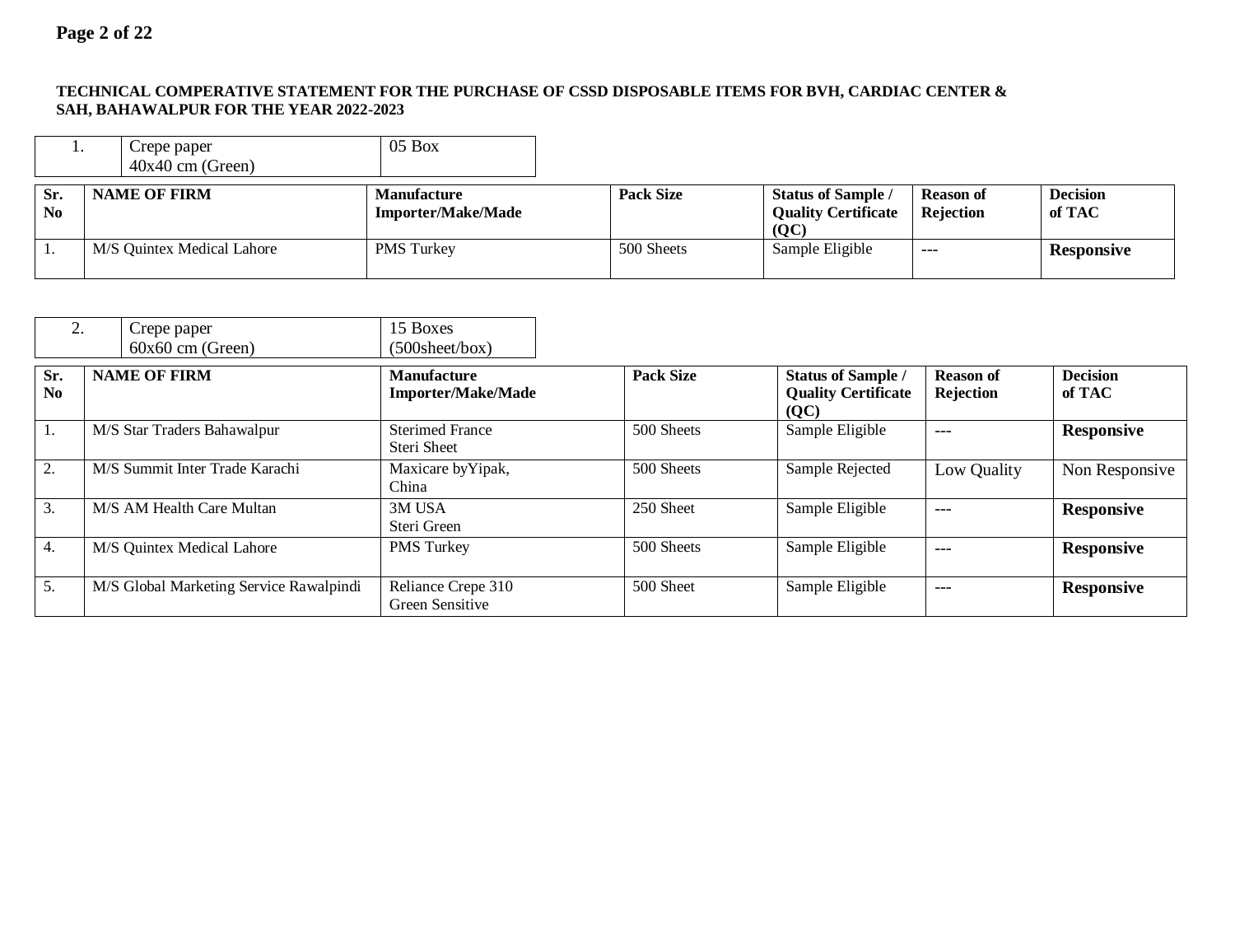| Crepe paper<br>$75x75$ cm (Green) | 25 Boxes<br>$(250\text{sheet/box})$ |
|-----------------------------------|-------------------------------------|
|                                   |                                     |

| Sr.<br>N <sub>0</sub> | <b>NAME OF FIRM</b>                     | <b>Manufacture</b><br><b>Importer/Make/Made</b> | <b>Pack Size</b> | <b>Status of Sample /</b><br><b>Quality Certificate</b><br>(QC) | <b>Reason of</b><br>Rejection | <b>Decision</b><br>of TAC |
|-----------------------|-----------------------------------------|-------------------------------------------------|------------------|-----------------------------------------------------------------|-------------------------------|---------------------------|
| 1.                    | M/S Star Traders Bahawalpur             | <b>Sterimed France</b><br>Steri Sheet           | 250 Sheets       | Sample Eligible                                                 | $---$                         | <b>Responsive</b>         |
| 2.                    | M/S Summit Inter Trade Karachi          | Maxicare by Yipak,<br>China                     | 250 Sheets       | Sample Rejected                                                 | Low Quality                   | Non Responsive            |
| 3.                    | M/S AM Health Care Multan               | 3M USA<br>Steri Green                           | 250 Sheet        | Sample Eligible                                                 | $---$                         | <b>Responsive</b>         |
| 4.                    | M/S Quintex Medical Lahore              | PMS Turkey                                      | 250 Sheets       | Sample Eligible                                                 | $---$                         | <b>Responsive</b>         |
| 5.                    | M/S Global Marketing Service Rawalpindi | Reliance Crepe 310<br>Green Sensitive           | 250 Sheet        | Sample Eligible                                                 | $---$                         | <b>Responsive</b>         |

| Crepe paper        | $\vert$ 25 Boxes        |
|--------------------|-------------------------|
| $90x90$ cm (Green) | $(250\text{sheet/box})$ |

| Sr.<br>N <sub>0</sub> | <b>NAME OF FIRM</b>                        | <b>Manufacture</b><br><b>Importer/Make/Made</b> | <b>Pack Size</b> | <b>Status of Sample /</b><br><b>Quality Certificate</b><br>(QC) | <b>Reason of</b><br>Rejection | <b>Decision</b><br>of TAC |
|-----------------------|--------------------------------------------|-------------------------------------------------|------------------|-----------------------------------------------------------------|-------------------------------|---------------------------|
| 1.                    | M/S Star Traders Bahawalpur                | <b>Sterimed France</b><br>Steri Sheet           | 250 Sheets       | Sample Eligible                                                 | $\sim$                        | <b>Responsive</b>         |
| 2.                    | M/S Summit Inter Trade Karachi             | Maxicare by Yipak,<br>China                     | 250 Sheets       | Sample Rejected                                                 | Low Quality                   | Non Responsive            |
| 3.                    | M/S AM Health Care Multan                  | 3M USA<br>Steri Green                           | 250 Sheet        | Sample Eligible                                                 | $- - -$                       | <b>Responsive</b>         |
| 4.                    | M/S Quintex Medical Lahore                 | <b>PMS</b> Turkey                               | 250 Sheets       | Sample Eligible                                                 | $- - -$                       | <b>Responsive</b>         |
| 5.                    | M/S Global Marketing Service<br>Rawalpindi | Reliance Crepe 310<br><b>Green Sensitive</b>    | 250 Sheet        | Sample Eligible                                                 | $- - -$                       | <b>Responsive</b>         |
| 6.                    | M/S Total Technologies Pvt. Ltd Lahore     | E Line Italy/ Imported                          | 250 Sheet        | <b>E-Line Italy Sample</b><br>Eligible                          | $\overline{a}$                | <b>Responsive</b>         |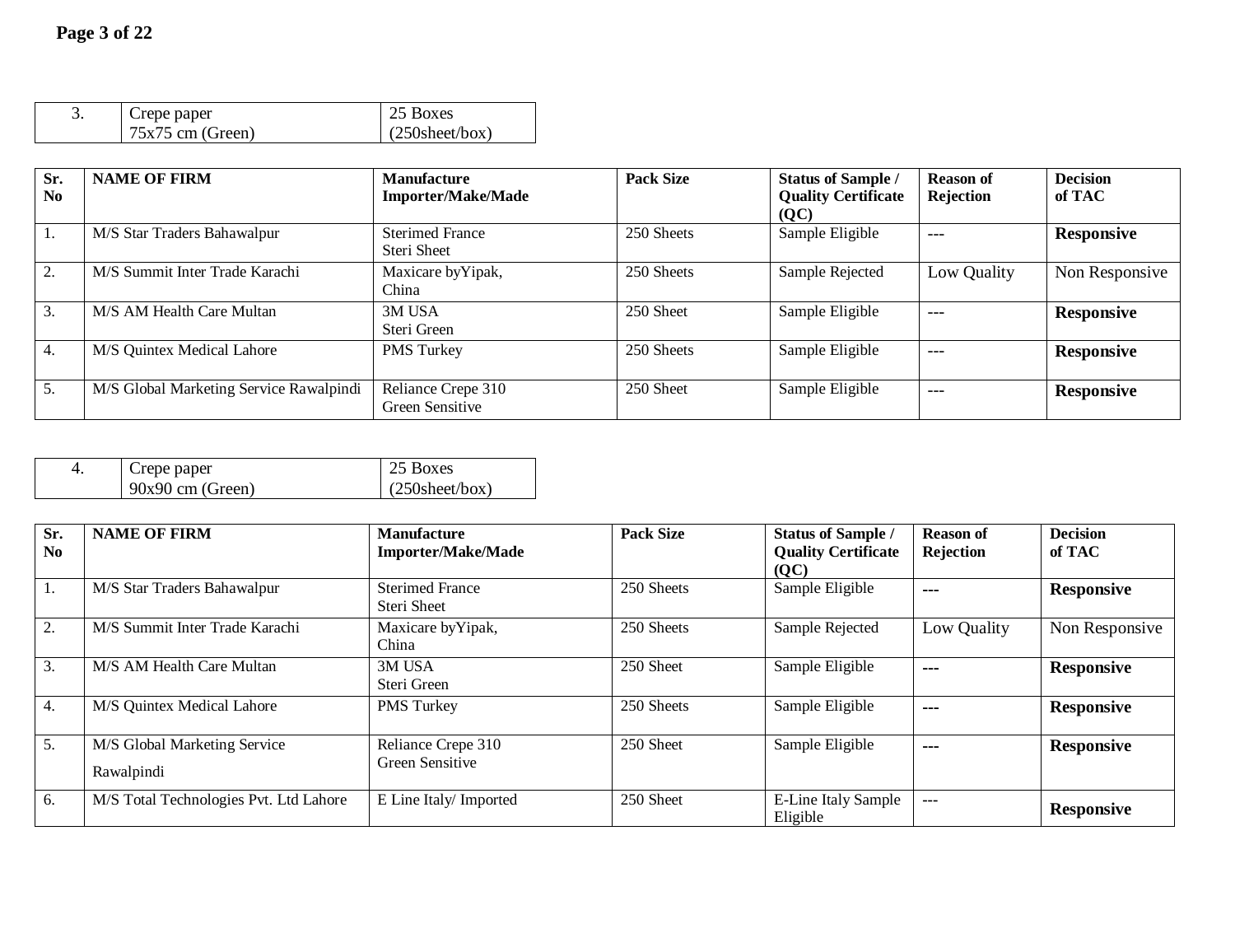| Crepe paper          | 54 Boxes                |
|----------------------|-------------------------|
| $100x100$ cm (Green) | $(250\text{sheet/box})$ |

| Sr.<br>N <sub>0</sub> | <b>NAME OF FIRM</b>                     | <b>Manufacture</b><br><b>Importer/Make/Made</b> | <b>Pack Size</b> | <b>Status of Sample /</b><br><b>Quality Certificate</b> | <b>Reason of</b><br>Rejection | <b>Decision</b><br>of TAC |
|-----------------------|-----------------------------------------|-------------------------------------------------|------------------|---------------------------------------------------------|-------------------------------|---------------------------|
| 1.                    | M/S Star Traders Bahawalpur             | <b>Sterimed France</b><br>Steri Sheet           | 250 Sheets       | (QC)<br>Sample Eligible                                 | $- - -$                       | <b>Responsive</b>         |
| 2.                    | M/S Summit Inter Trade Karachi          | Maxicare by Yipak,<br>China                     | 250 Sheets       | Sample Rejected                                         | Low Quality                   | Non Responsive            |
| 3.                    | M/S AM Health Care Multan               | 3M USA<br>Steri Green                           | 250 Sheet        | Sample Eligible                                         | ---                           | <b>Responsive</b>         |
| 4.                    | M/S Quintex Medical Lahore              | <b>PMS</b> Turkey                               | 250 Sheets       | Sample Eligible                                         | $- - -$                       | <b>Responsive</b>         |
| 5.                    | M/S Global Marketing Service Rawalpindi | Reliance Crepe 310<br>Green Sensitive           | 250 Sheet        | Sample Eligible                                         | ---                           | <b>Responsive</b>         |

| Crepe paper          | 30 Boxes                |
|----------------------|-------------------------|
| $120x120$ cm (Green) | $(125\text{sheet/box})$ |

| Sr.<br>N <sub>0</sub> | <b>NAME OF FIRM</b>                     | <b>Manufacture</b><br><b>Importer/Make/Made</b> | <b>Pack Size</b> | <b>Status of Sample /</b><br><b>Quality Certificate</b><br>(QC) | <b>Reason of</b><br><b>Rejection</b> | <b>Decision</b><br>of TAC |
|-----------------------|-----------------------------------------|-------------------------------------------------|------------------|-----------------------------------------------------------------|--------------------------------------|---------------------------|
| 1.                    | M/S Star Traders Bahawalpur             | <b>Sterimed France</b><br>Steri Sheet           | 100 Sheets       | Sample Eligible                                                 | $- - -$                              | <b>Responsive</b>         |
| 2.                    | M/S Summit Inter Trade Karachi          | Maxicare by Yipak,<br>China                     | 100 Sheets       | Sample Rejected                                                 | Low Quality                          | Non Responsive            |
| 3.                    | M/S AM Health Care Multan               | 3M USA<br>Steri Green                           | 100 Sheet        | Sample Eligible                                                 | $- - -$                              | <b>Responsive</b>         |
| 4.                    | M/S Quintex Medical Lahore              | <b>PMS</b> Turkey                               | 100 Sheets       | Sample Eligible                                                 | $- - -$                              | <b>Responsive</b>         |
| 5.                    | M/S Global Marketing Service Rawalpindi | Reliance Crepe 310<br>Green Sensitive           | 125 Sheet        | Sample Eligible                                                 | $- - -$                              | <b>Responsive</b>         |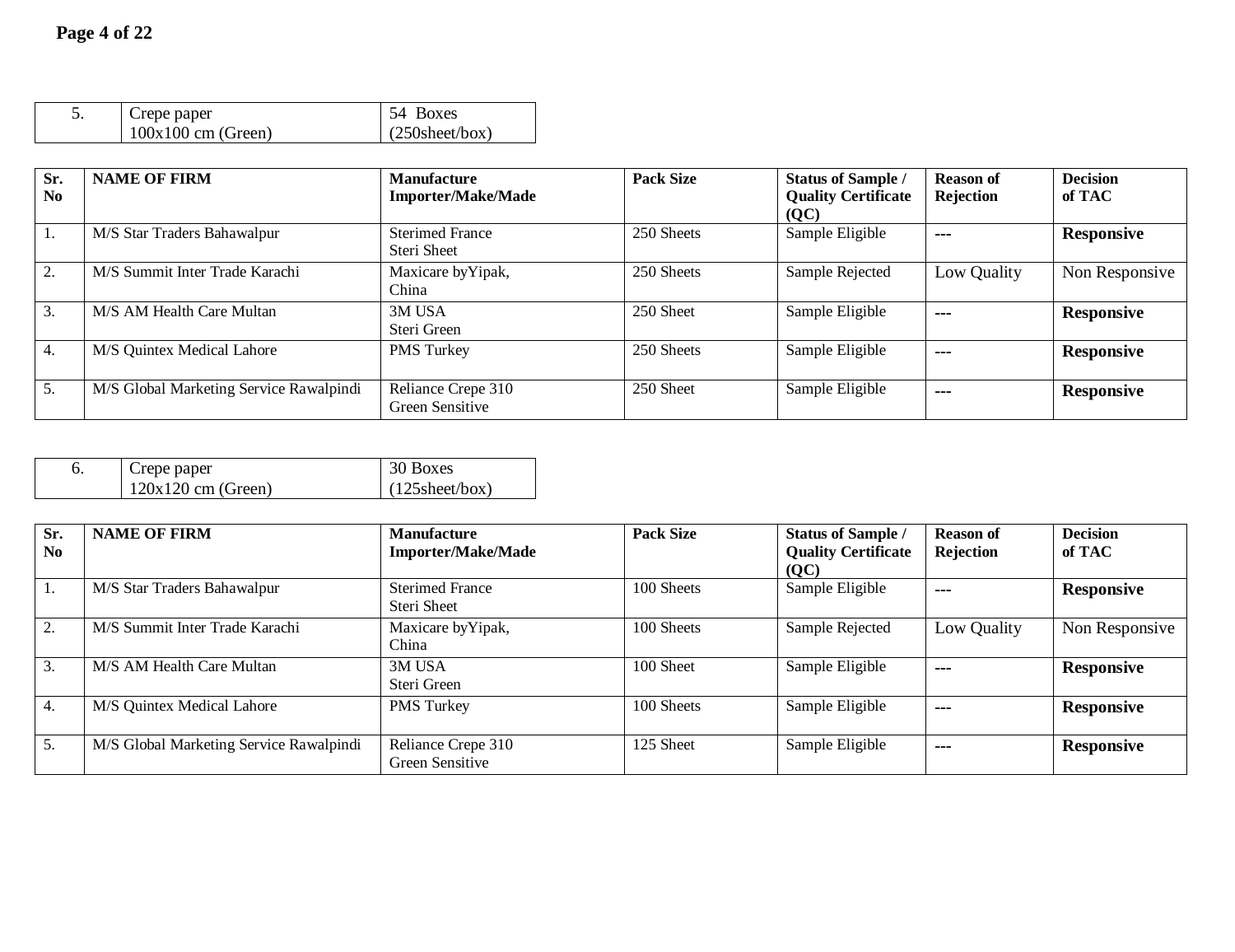## **Page 5 of 22**

|                 | Flat Reels 2"                           | 12 Real                                         |                  |                                                                 |                               |                           |
|-----------------|-----------------------------------------|-------------------------------------------------|------------------|-----------------------------------------------------------------|-------------------------------|---------------------------|
| Sr.<br>$\bf No$ | <b>NAME OF FIRM</b>                     | <b>Manufacture</b><br><b>Importer/Make/Made</b> | <b>Pack Size</b> | <b>Status of Sample /</b><br><b>Quality Certificate</b><br>(QC) | <b>Reason of</b><br>Rejection | <b>Decision</b><br>of TAC |
|                 | M/S Summit Inter Trade Karachi          | Maxicare by Yipak,<br>China                     | Roll             | Sample Rejected                                                 | No FO Indigator               | Non Responsive            |
| 2.              | M/S Quintex Medical Lahore              | <b>PMS</b> Turkey                               | 12 Roll Per Box  | Sample Eligible                                                 | $- - -$                       | <b>Responsive</b>         |
| 3.              | M/S Global Marketing Service Rawalpindi | <b>Sterilization Reel (Flat)</b>                | Real             | Sample Eligible                                                 | $- - -$                       | <b>Responsive</b>         |

| о. | Flat Reels 3" | R.<br>eal) |
|----|---------------|------------|
|    |               |            |

| Sr.            | <b>NAME OF FIRM</b>                     | <b>Manufacture</b>        | <b>Pack Size</b> | <b>Status of Sample /</b>  | <b>Reason of</b>     | <b>Decision</b>   |
|----------------|-----------------------------------------|---------------------------|------------------|----------------------------|----------------------|-------------------|
| N <sub>0</sub> |                                         | <b>Importer/Make/Made</b> |                  | <b>Quality Certificate</b> | Rejection            | of TAC            |
|                |                                         |                           |                  | (QC)                       |                      |                   |
| ı.             | M/S Summit Inter Trade Karachi          | Maxicare by Yipak,        | Roll             | Sample Rejected            | No FO Indigator      | Non Responsive    |
|                |                                         | China                     |                  |                            |                      |                   |
|                | M/S AM Health Care Multan               | 3M USA                    | Each             | Sample Eligible            | $\sim$ $\sim$ $\sim$ | <b>Responsive</b> |
|                |                                         | Steri Green               |                  |                            |                      |                   |
| 3.             | M/S Quintex Medical Lahore              | <b>PMS</b> Turkey         | 08 Roll Per Box  | Sample Eligible            | $- - -$              | <b>Responsive</b> |
|                |                                         |                           |                  |                            |                      |                   |
| 4.             | M/S Global Marketing Service Rawalpindi | Sterilization Reel (Flat) | Real             | Sample Eligible            | ---                  | <b>Responsive</b> |
|                |                                         |                           |                  |                            |                      |                   |

| Flat Reels 4" | Real |
|---------------|------|
|               |      |

| Sr.<br>No       | <b>NAME OF FIRM</b>                     | <b>Manufacture</b><br><b>Importer/Make/Made</b> | <b>Pack Size</b> | <b>Status of Sample /</b><br><b>Quality Certificate</b><br>(QC) | <b>Reason of</b><br><b>Rejection</b> | <b>Decision</b><br>of TAC |
|-----------------|-----------------------------------------|-------------------------------------------------|------------------|-----------------------------------------------------------------|--------------------------------------|---------------------------|
|                 | M/S Summit Inter Trade Karachi          | Maxicare by Yipak,<br>China                     | Roll             | Sample Rejected                                                 | No FO Indigator                      | Non Responsive            |
| $\bigcap$<br>۷. | M/S AM Health Care Multan               | 3M USA<br>Steri Green                           | Each             | Sample Eligible                                                 | ---                                  | <b>Responsive</b>         |
| 3.              | M/S Quintex Medical Lahore              | <b>PMS</b> Turkey                               | 06 Roll Per Box  | Sample Eligible                                                 | $- - -$                              | <b>Responsive</b>         |
| 4.              | M/S Global Marketing Service Rawalpindi | Sterilization Reel (Flat)                       | Real             | Sample Eligible                                                 | $- - -$                              | <b>Responsive</b>         |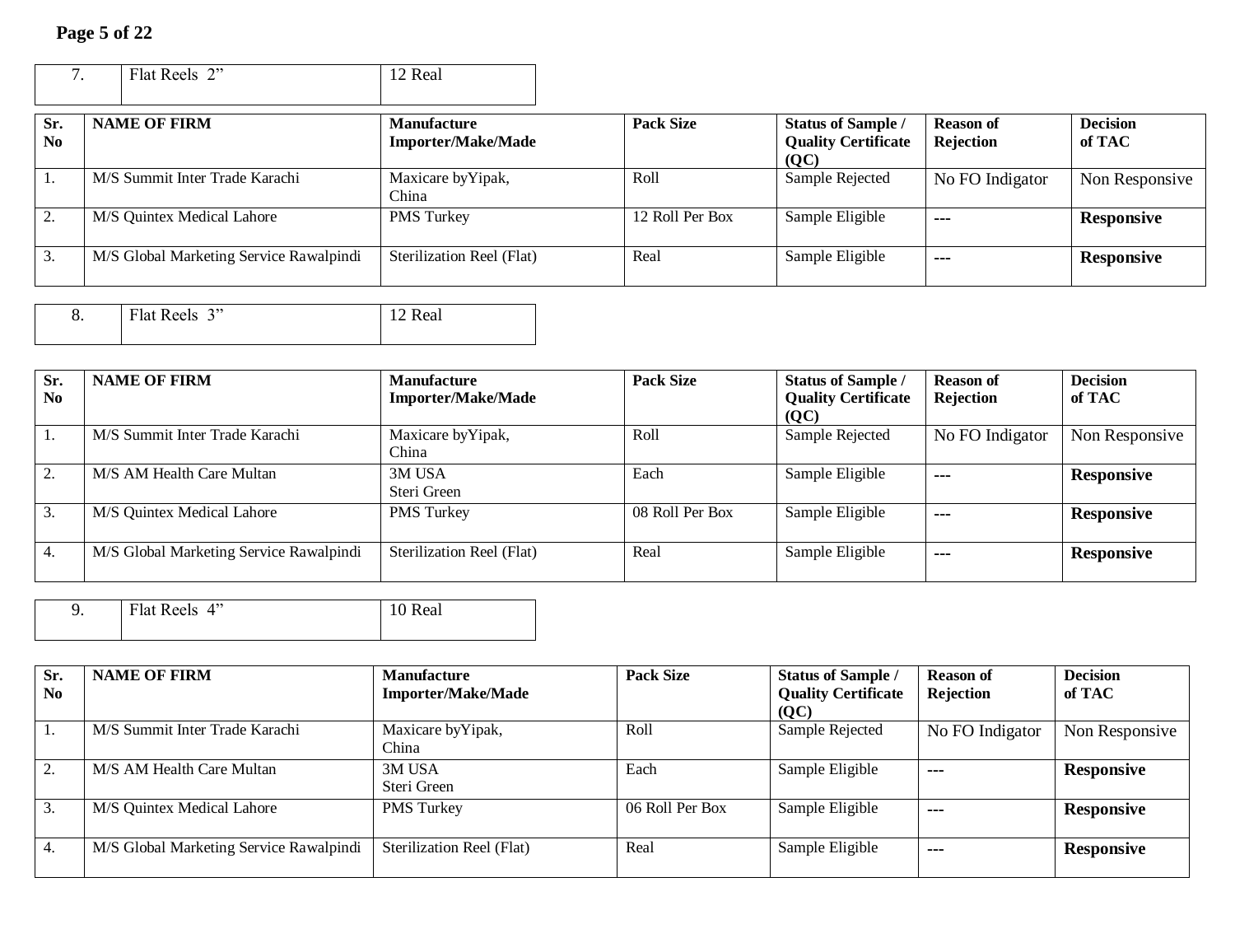|                       | 10. | Flat Reels 6"                           | 12 Real                                         |                  |                                                                 |                                      |                           |
|-----------------------|-----|-----------------------------------------|-------------------------------------------------|------------------|-----------------------------------------------------------------|--------------------------------------|---------------------------|
| Sr.<br>N <sub>0</sub> |     | <b>NAME OF FIRM</b>                     | <b>Manufacture</b><br><b>Importer/Make/Made</b> | <b>Pack Size</b> | <b>Status of Sample /</b><br><b>Quality Certificate</b><br>(QC) | <b>Reason of</b><br><b>Rejection</b> | <b>Decision</b><br>of TAC |
| 1.                    |     | M/S Summit Inter Trade Karachi          | Maxicare by Yipak,<br>China                     | Roll             | Sample Rejected                                                 | No FO Indigator                      | Non Responsive            |
| 2.                    |     | M/S AM Health Care Multan               | 3M USA<br>Steri Green                           | Each             | Sample Eligible                                                 | $- - -$                              | <b>Responsive</b>         |
| 3.                    |     | M/S Quintex Medical Lahore              | <b>PMS</b> Turkey                               | 04 Roll Per Box  | Sample Eligible                                                 | $\sim$ $\sim$ $\sim$                 | <b>Responsive</b>         |
| 4.                    |     | M/S Global Marketing Service Rawalpindi | Sterilization Reel (Flat)                       | Real             | Sample Eligible                                                 | $\sim$ $\sim$ $\sim$                 | <b>Responsive</b>         |

| Flat Reels 8" | Real |
|---------------|------|
|               |      |

| Sr.            | <b>NAME OF FIRM</b>                     | <b>Manufacture</b>        | <b>Pack Size</b> | <b>Status of Sample /</b>  | <b>Reason of</b> | <b>Decision</b>   |
|----------------|-----------------------------------------|---------------------------|------------------|----------------------------|------------------|-------------------|
| N <sub>0</sub> |                                         | <b>Importer/Make/Made</b> |                  | <b>Quality Certificate</b> | <b>Rejection</b> | of TAC            |
|                |                                         |                           |                  | (QC)                       |                  |                   |
| -1.            | M/S Summit Inter Trade Karachi          | Maxicare by Yipak,        | Roll             | Sample Rejected            | No FO Indigator  | Non Responsive    |
|                |                                         | China                     |                  |                            |                  |                   |
| 2.             | M/S AM Health Care Multan               | 3M USA                    | Each             | Sample Eligible            | $- - -$          | <b>Responsive</b> |
|                |                                         | Steri Green               |                  |                            |                  |                   |
| 3.             | M/S Quintex Medical Lahore              | <b>PMS</b> Turkey         | 04 Roll Per Box  | Sample Eligible            | $- - -$          | <b>Responsive</b> |
|                |                                         |                           |                  |                            |                  |                   |
| 4.             | M/S Global Marketing Service Rawalpindi | Sterilization Reel (Flat) | Real             | Sample Eligible            | $- - -$          | <b>Responsive</b> |
|                |                                         |                           |                  |                            |                  |                   |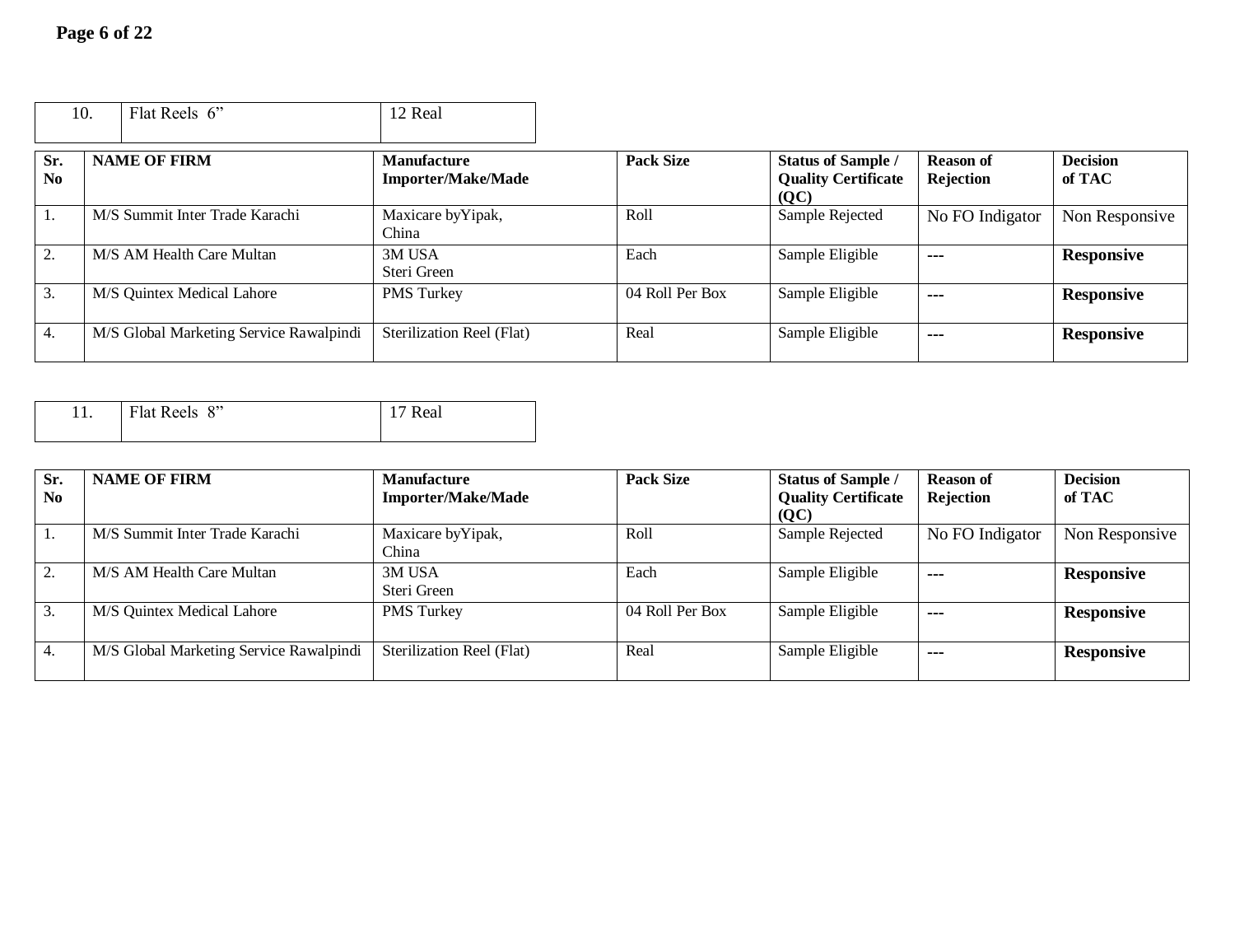|                               | Flat Reels 10"<br>12.                   | 17 Real                                         |                  |                                                                 |                               |                           |
|-------------------------------|-----------------------------------------|-------------------------------------------------|------------------|-----------------------------------------------------------------|-------------------------------|---------------------------|
| Sr.<br>$\mathbf{N}\mathbf{0}$ | <b>NAME OF FIRM</b>                     | <b>Manufacture</b><br><b>Importer/Make/Made</b> | <b>Pack Size</b> | <b>Status of Sample /</b><br><b>Quality Certificate</b><br>(QC) | <b>Reason of</b><br>Rejection | <b>Decision</b><br>of TAC |
| 1.                            | M/S Summit Inter Trade Karachi          | Maxicare by Yipak,<br>China                     | Roll             | Sample Rejected                                                 | No FO Indigator               | Non Responsive            |
| 2.                            | M/S AM Health Care Multan               | 3M USA<br>Steri Green                           | Each             | Sample Eligible                                                 | $\sim$ $\sim$ $\sim$          | <b>Responsive</b>         |
| 3.                            | M/S Quintex Medical Lahore              | <b>PMS</b> Turkey                               | 02 Roll Per Box  | Sample Eligible                                                 | $- - -$                       | <b>Responsive</b>         |
| 4.                            | M/S Global Marketing Service Rawalpindi | Sterilization Reel (Flat)                       | Real             | Sample Eligible                                                 | ---                           | <b>Responsive</b>         |
| 5.                            | M/S Total Technologies Pvt. Ltd Lahore  | E Line Italy/ Imported                          | Roll             | E Line Italy Sample<br>Eligible                                 | $---$                         | <b>Responsive</b>         |

|                               | Flat Reels 12"<br>13.                   | 14 Real                                         |                  |                                                                 |                               |                           |
|-------------------------------|-----------------------------------------|-------------------------------------------------|------------------|-----------------------------------------------------------------|-------------------------------|---------------------------|
| Sr.<br>$\mathbf{N}\mathbf{0}$ | <b>NAME OF FIRM</b>                     | <b>Manufacture</b><br><b>Importer/Make/Made</b> | <b>Pack Size</b> | <b>Status of Sample /</b><br><b>Quality Certificate</b><br>(QC) | <b>Reason of</b><br>Rejection | <b>Decision</b><br>of TAC |
| 1.                            | M/S Summit Inter Trade Karachi          | Maxicare by Yipak,<br>China                     | Roll             | Sample Rejected                                                 | No FO Indigator               | Non Responsive            |
| 2.                            | M/S AM Health Care Multan               | 3M USA<br>Steri Green                           | Each             | Sample Eligible                                                 | $- - -$                       | <b>Responsive</b>         |
| 3.                            | M/S Quintex Medical Lahore              | PMS Turkey                                      | 02 Roll Per Box  | Sample Eligible                                                 | ---                           | <b>Responsive</b>         |
| 4.                            | M/S Global Marketing Service Rawalpindi | Sterilization Reel (Flat)                       | Real             | Sample Eligible                                                 | ---                           | <b>Responsive</b>         |
| 5.                            | M/S Total Technologies Pvt. Ltd Lahore  | E Line Italy/ Imported                          | Roll             | E Line Italy Sample<br>Eligible                                 | $---$                         | <b>Responsive</b>         |

|                 | 14. | Gusseted Reels 2"         | 10 Real                                         |                  |                                                                 |                               |                           |
|-----------------|-----|---------------------------|-------------------------------------------------|------------------|-----------------------------------------------------------------|-------------------------------|---------------------------|
| Sr.<br>$\bf No$ |     | <b>NAME OF FIRM</b>       | <b>Manufacture</b><br><b>Importer/Make/Made</b> | <b>Pack Size</b> | <b>Status of Sample /</b><br><b>Quality Certificate</b><br>(QC) | <b>Reason of</b><br>Rejection | <b>Decision</b><br>of TAC |
|                 |     | M/S AM Health Care Multan | 3M USA<br>Steri Green                           | Each             | Sample Eligible                                                 | $- - -$                       | <b>Responsive</b>         |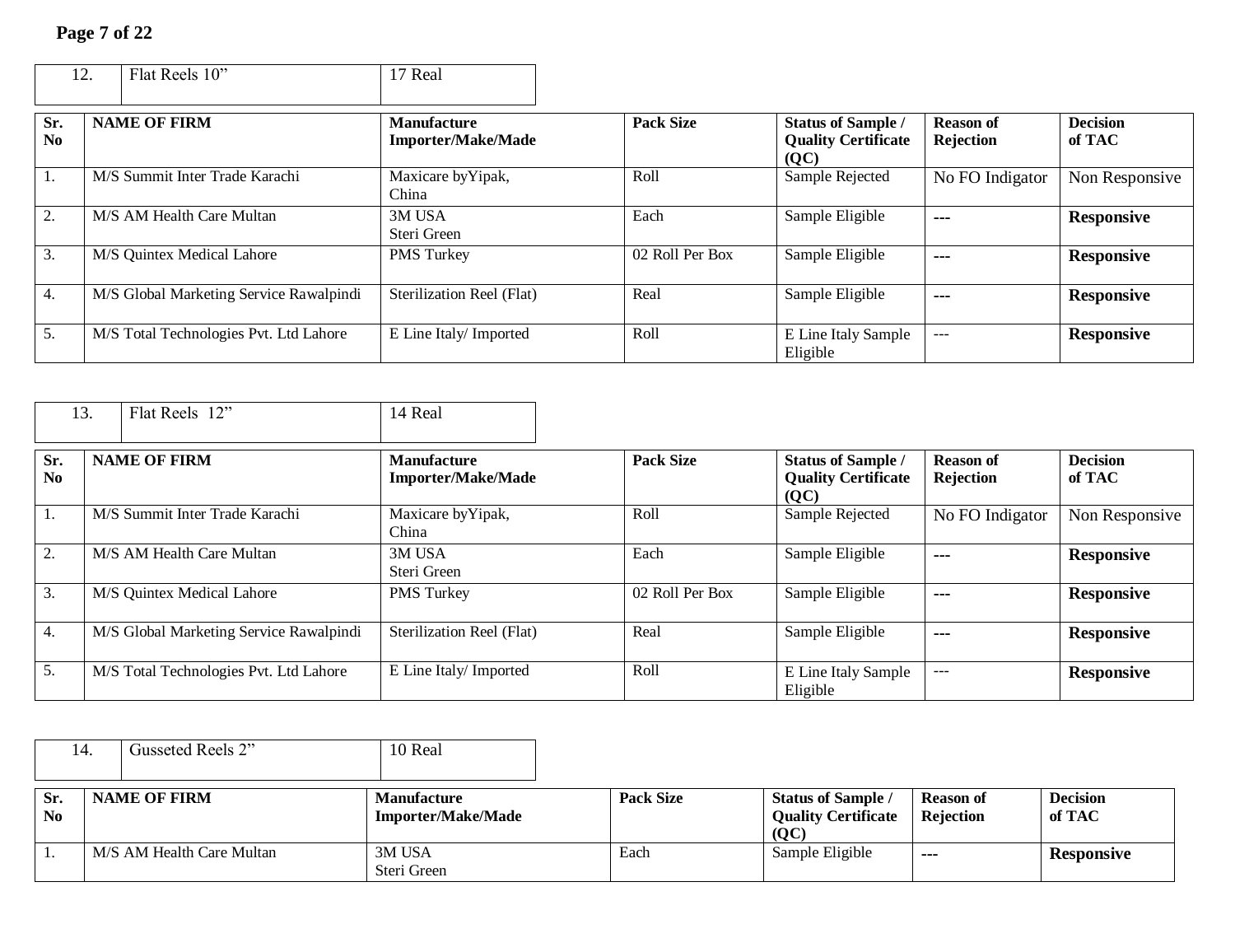|                  | 15. | Gusseted Reels 3"                       | 13 Real                                         |                  |                                                                 |                                      |                           |
|------------------|-----|-----------------------------------------|-------------------------------------------------|------------------|-----------------------------------------------------------------|--------------------------------------|---------------------------|
| Sr.<br><b>No</b> |     | <b>NAME OF FIRM</b>                     | <b>Manufacture</b><br><b>Importer/Make/Made</b> | <b>Pack Size</b> | <b>Status of Sample /</b><br><b>Quality Certificate</b><br>(QC) | <b>Reason of</b><br><b>Rejection</b> | <b>Decision</b><br>of TAC |
| 1.               |     | M/S Summit Inter Trade Karachi          | Maxicare by Yipak,<br>China                     | Roll             | Sample Rejected                                                 | No FO Indigator                      | Non Responsive            |
| 2.               |     | M/S AM Health Care Multan               | 3M USA<br>Steri Green                           | Each             | Sample Eligible                                                 | $\sim$ $\sim$ $\sim$                 | <b>Responsive</b>         |
| 3.               |     | M/S Global Marketing Service Rawalpindi | Sterilization Reel (Gusseted)                   | Real             | Sample Eligible                                                 | $- - -$                              | <b>Responsive</b>         |

|                               | 16. | Gusseted Reel s 4 "                     | 11 Real                                         |                  |                                                                 |                                      |                           |
|-------------------------------|-----|-----------------------------------------|-------------------------------------------------|------------------|-----------------------------------------------------------------|--------------------------------------|---------------------------|
| Sr.<br>$\mathbf{N}\mathbf{0}$ |     | <b>NAME OF FIRM</b>                     | <b>Manufacture</b><br><b>Importer/Make/Made</b> | <b>Pack Size</b> | <b>Status of Sample /</b><br><b>Quality Certificate</b><br>(QC) | <b>Reason of</b><br><b>Rejection</b> | <b>Decision</b><br>of TAC |
| 1.                            |     | M/S Summit Inter Trade Karachi          | Maxicare by Yipak,<br>China                     | Roll             | Sample Rejected                                                 | No FO Indigator                      | Non Responsive            |
| 2.                            |     | M/S AM Health Care Multan               | 3M USA<br>Steri Green                           | Each             | Sample Eligible                                                 | ---                                  | <b>Responsive</b>         |
| 3.                            |     | M/S Quintex Medical Lahore              | PMS Turkey                                      | 06 Roll Per Box  | Sample Eligible                                                 | ---                                  | <b>Responsive</b>         |
| 4.                            |     | M/S Global Marketing Service Rawalpindi | Sterilization Reel (Gusseted)                   | Real             | Sample Eligible                                                 | ---                                  | <b>Responsive</b>         |

|                       | 17. | Gusseted Reels 6"                       | 14 Real                                         |                  |                                                                 |                                      |                           |
|-----------------------|-----|-----------------------------------------|-------------------------------------------------|------------------|-----------------------------------------------------------------|--------------------------------------|---------------------------|
| Sr.<br>N <sub>0</sub> |     | <b>NAME OF FIRM</b>                     | <b>Manufacture</b><br><b>Importer/Make/Made</b> | <b>Pack Size</b> | <b>Status of Sample /</b><br><b>Quality Certificate</b><br>(OC) | <b>Reason of</b><br><b>Rejection</b> | <b>Decision</b><br>of TAC |
| ı.                    |     | M/S Summit Inter Trade Karachi          | Maxicare by Yipak,<br>China                     | Roll             | Sample Rejected                                                 | No FO Indigator                      | Non Responsive            |
| 2.                    |     | M/S AM Health Care Multan               | 3M USA<br>Steri Green                           | Each             | Sample Eligible                                                 | $  -$                                | <b>Responsive</b>         |
| 3.                    |     | M/S Quintex Medical Lahore              | <b>PMS</b> Turkey                               | 04 Roll Per Box  | Sample Eligible                                                 | $\sim$ $\sim$ $\sim$                 | <b>Responsive</b>         |
| 4.                    |     | M/S Global Marketing Service Rawalpindi | Sterilization Reel (Gusseted)                   | Real             | Sample Eligible                                                 | $- - -$                              | <b>Responsive</b>         |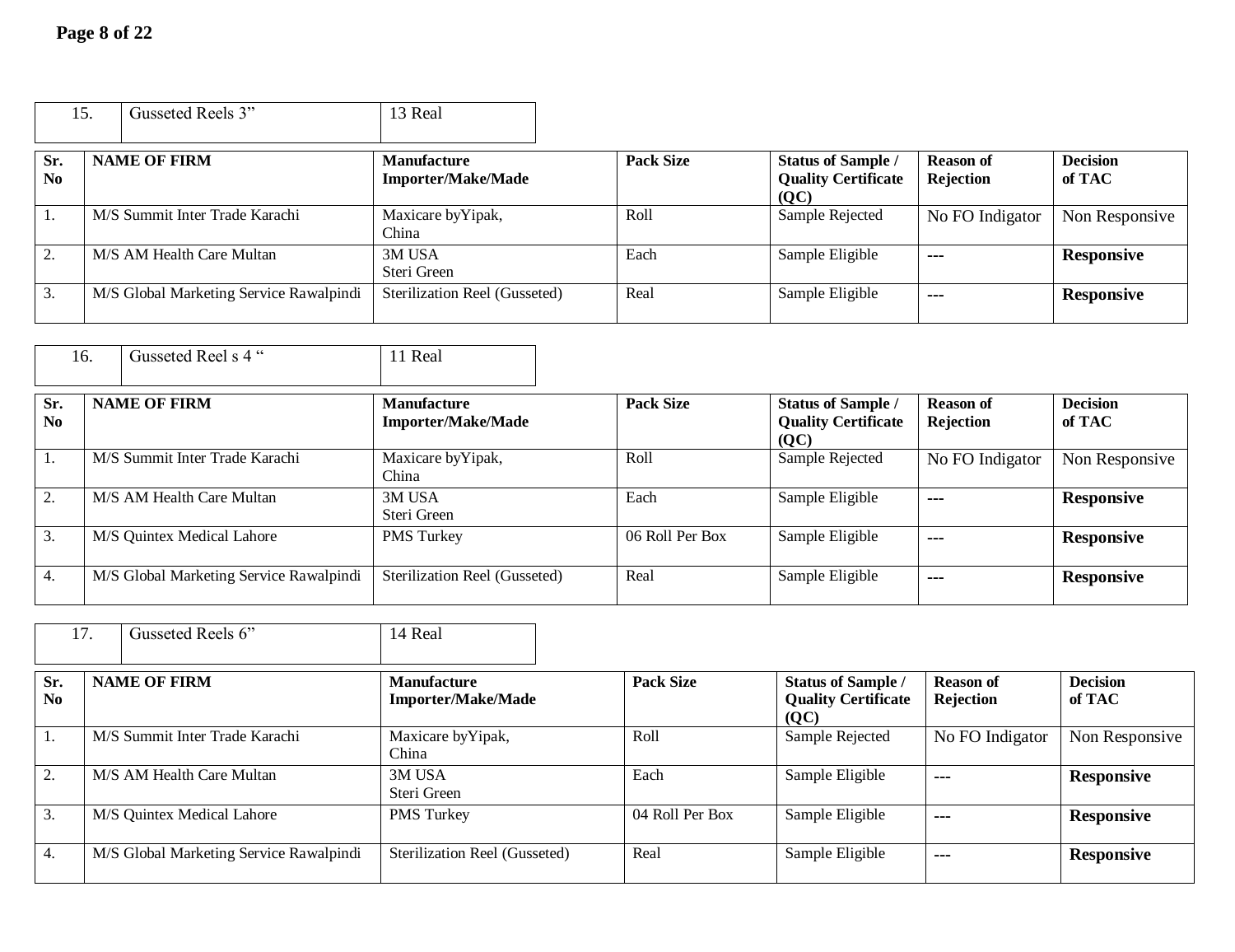Г

|                       | 18. | Gusseted Reels 8"                       | 8 Real                                          |                  |                                                                 |                               |                           |
|-----------------------|-----|-----------------------------------------|-------------------------------------------------|------------------|-----------------------------------------------------------------|-------------------------------|---------------------------|
| Sr.<br>N <sub>0</sub> |     | <b>NAME OF FIRM</b>                     | <b>Manufacture</b><br><b>Importer/Make/Made</b> | <b>Pack Size</b> | <b>Status of Sample /</b><br><b>Quality Certificate</b><br>(QC) | <b>Reason of</b><br>Rejection | <b>Decision</b><br>of TAC |
| 1.                    |     | M/S Summit Inter Trade Karachi          | Maxicare by Yipak,<br>China                     | Roll             | Sample Rejected                                                 | No FO Indigator               | Non Responsive            |
| 2.                    |     | M/S AM Health Care Multan               | 3M USA<br>Steri Green                           | Each             | Sample Eligible                                                 | ---                           | <b>Responsive</b>         |
| 3.                    |     | M/S Quintex Medical Lahore              | <b>PMS</b> Turkey                               | 04 Roll Per Box  | Sample Eligible                                                 | $- - -$                       | <b>Responsive</b>         |
| 4.                    |     | M/S Global Marketing Service Rawalpindi | Sterilization Reel (Gusseted)                   | Real             | Sample Eligible                                                 | $\sim$ $\sim$ $\sim$          | <b>Responsive</b>         |

|                       | 19. | Gusseted Reels 10"                      | 12 Real                                         |                  |                                                                 |                                      |                           |
|-----------------------|-----|-----------------------------------------|-------------------------------------------------|------------------|-----------------------------------------------------------------|--------------------------------------|---------------------------|
| Sr.<br>N <sub>0</sub> |     | <b>NAME OF FIRM</b>                     | <b>Manufacture</b><br><b>Importer/Make/Made</b> | <b>Pack Size</b> | <b>Status of Sample /</b><br><b>Quality Certificate</b><br>(OC) | <b>Reason of</b><br><b>Rejection</b> | <b>Decision</b><br>of TAC |
| 1.                    |     | M/S Summit Inter Trade Karachi          | Maxicare by Yipak,<br>China                     | Roll             | Sample Rejected                                                 | No FO Indigator                      | Non Responsive            |
| 2.                    |     | M/S AM Health Care Multan               | 3M USA<br>Steri Green                           | Each             | Sample Eligible                                                 | $- - -$                              | <b>Responsive</b>         |
| 3.                    |     | M/S Quintex Medical Lahore              | <b>PMS</b> Turkey                               | 02 Roll Per Box  | Sample Eligible                                                 | $- - -$                              | <b>Responsive</b>         |
| 4.                    |     | M/S Global Marketing Service Rawalpindi | Sterilization Reel (Gusseted)                   | Real             | Sample Eligible                                                 | $\sim$ $\sim$ $\sim$                 | <b>Responsive</b>         |

| 20.        | Gusseted Reel s 12"                     | 14 Real                                         |                  |                                                                 |                               |                           |
|------------|-----------------------------------------|-------------------------------------------------|------------------|-----------------------------------------------------------------|-------------------------------|---------------------------|
| Sr.<br>No. | <b>NAME OF FIRM</b>                     | <b>Manufacture</b><br><b>Importer/Make/Made</b> | <b>Pack Size</b> | <b>Status of Sample /</b><br><b>Ouality Certificate</b><br>(QC) | <b>Reason of</b><br>Rejection | <b>Decision</b><br>of TAC |
| 1.         | M/S Summit Inter Trade Karachi          | Maxicare by Yipak,<br>China                     | Roll             | Sample Rejected                                                 | No FO Indigator               | Non Responsive            |
| 2.         | M/S AM Health Care Multan               | 3M USA<br>Steri Green                           | Each             | Sample Eligible                                                 | $- - -$                       | <b>Responsive</b>         |
| 3.         | M/S Quintex Medical Lahore              | <b>PMS</b> Turkey                               | 02 Roll Per Box  | Sample Eligible                                                 | $\sim$ $\sim$ $\sim$          | <b>Responsive</b>         |
| 4.         | M/S Global Marketing Service Rawalpindi | Sterilization Reel (Gusseted)                   | Real             | Sample Eligible                                                 | $\sim$ $\sim$ $\sim$          | <b>Responsive</b>         |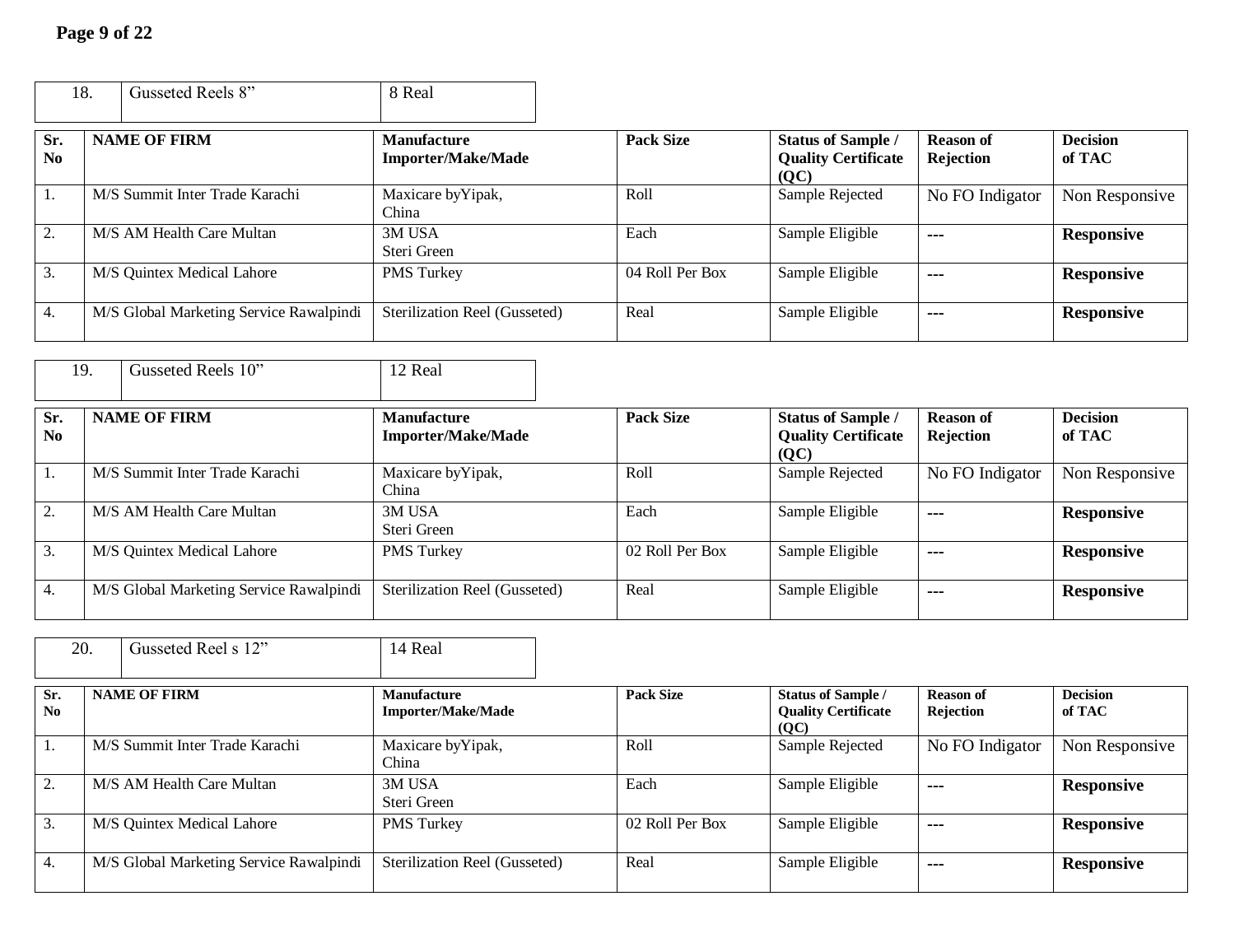| 21         |  | Gusseted Reel s 14"            | 02 real                                         |                  |                                                                 |                                      |                           |
|------------|--|--------------------------------|-------------------------------------------------|------------------|-----------------------------------------------------------------|--------------------------------------|---------------------------|
| Sr.<br>No. |  | <b>NAME OF FIRM</b>            | <b>Manufacture</b><br><b>Importer/Make/Made</b> | <b>Pack Size</b> | <b>Status of Sample /</b><br><b>Quality Certificate</b><br>(QC) | <b>Reason of</b><br><b>Rejection</b> | <b>Decision</b><br>of TAC |
| -1.        |  | M/S Summit Inter Trade Karachi | Maxicare by Yipak,<br>China                     | Roll             | Sample Rejected                                                 | No FO Indigator                      | Non Responsive            |
| 2.         |  | M/S AM Health Care Multan      | 3M USA<br>Steri Green                           | Each             | Sample Eligible                                                 | $\sim$ $\sim$ $\sim$                 | <b>Responsive</b>         |
| 3.         |  | M/S Quintex Medical Lahore     | <b>PMS</b> Turkey                               | 02 Roll Per Box  | Sample Eligible                                                 | $- - -$                              | <b>Responsive</b>         |

| 22.                   | <b>Steam Clinical Indigator Adhesive</b><br>Class 5 | $2$ box                                         |                                       |                                                                 |                               |                           |
|-----------------------|-----------------------------------------------------|-------------------------------------------------|---------------------------------------|-----------------------------------------------------------------|-------------------------------|---------------------------|
| Sr.<br>N <sub>0</sub> | <b>NAME OF FIRM</b>                                 | <b>Manufacture</b><br><b>Importer/Make/Made</b> | <b>Pack Size</b>                      | <b>Status of Sample /</b><br><b>Quality Certificate</b><br>(QC) | <b>Reason of</b><br>Rejection | <b>Decision</b><br>of TAC |
| 1.                    | M/S Star Traders Bahawalpur                         | SP Medikal Turkey<br>Sterintech                 | 500 Strips Pack<br>Adhesive Indigator | Sample Eligible                                                 | $- - -$                       | <b>Responsive</b>         |
| 2.                    | M/S Summit Inter Trade Karachi                      | Terragene Argentine                             | 100 Strips Pouch                      | Sample Rejected                                                 | Low Quality                   | Non Responsive            |
| 3.                    | M/S Quintex Medical Lahore                          | Axis Kordon Turkey                              | 250 Indicator Per<br>Pack             | Sample Rejected                                                 | Type-6                        | Non Responsive            |
| 4.                    | M/S Total Technologies Pvt. Ltd Lahore              | Gke Germany                                     | 3200 Per Box                          | Sample Eligible                                                 | $\sim$                        | <b>Responsive</b>         |

| Refill Pack Chemical Indicator for   1000 Nos |  |
|-----------------------------------------------|--|
| Sterilizer due to PCD                         |  |

| Sr.<br>$\mathbf{N}\mathbf{0}$ | <b>NAME OF FIRM</b>                     | <b>Manufacture</b><br><b>Importer/Make/Made</b> | <b>Pack Size</b>                                              | <b>Status of Sample /</b><br><b>Quality Certificate</b><br>(QC)          | <b>Reason of</b><br>Rejection | <b>Decision</b><br>of TAC |
|-------------------------------|-----------------------------------------|-------------------------------------------------|---------------------------------------------------------------|--------------------------------------------------------------------------|-------------------------------|---------------------------|
|                               | M/S Star Traders Bahawalpur             | Terragene- Argentina<br>Chemdye PCD-A3.5Y       | 500 Strips Pack<br><b>Batch Monitoring</b><br>strips adhesive | No Sample                                                                | $\overline{\phantom{a}}$      | Non Responsive            |
|                               | M/S Global Marketing Service Rawalpindi | Self Adhesive Indicators for PCD                | $200$ Per Box                                                 | Sample Eligible<br><b>Subject to if donate</b><br><b>PCD</b> for Cardiac | $\sim$                        | <b>Responsive</b>         |
|                               | M/S Total Technologies Pvt. Ltd Lahore  | Gke Germany                                     | 500 Per Box                                                   | Sample Eligible                                                          | ---                           | <b>Responsive</b>         |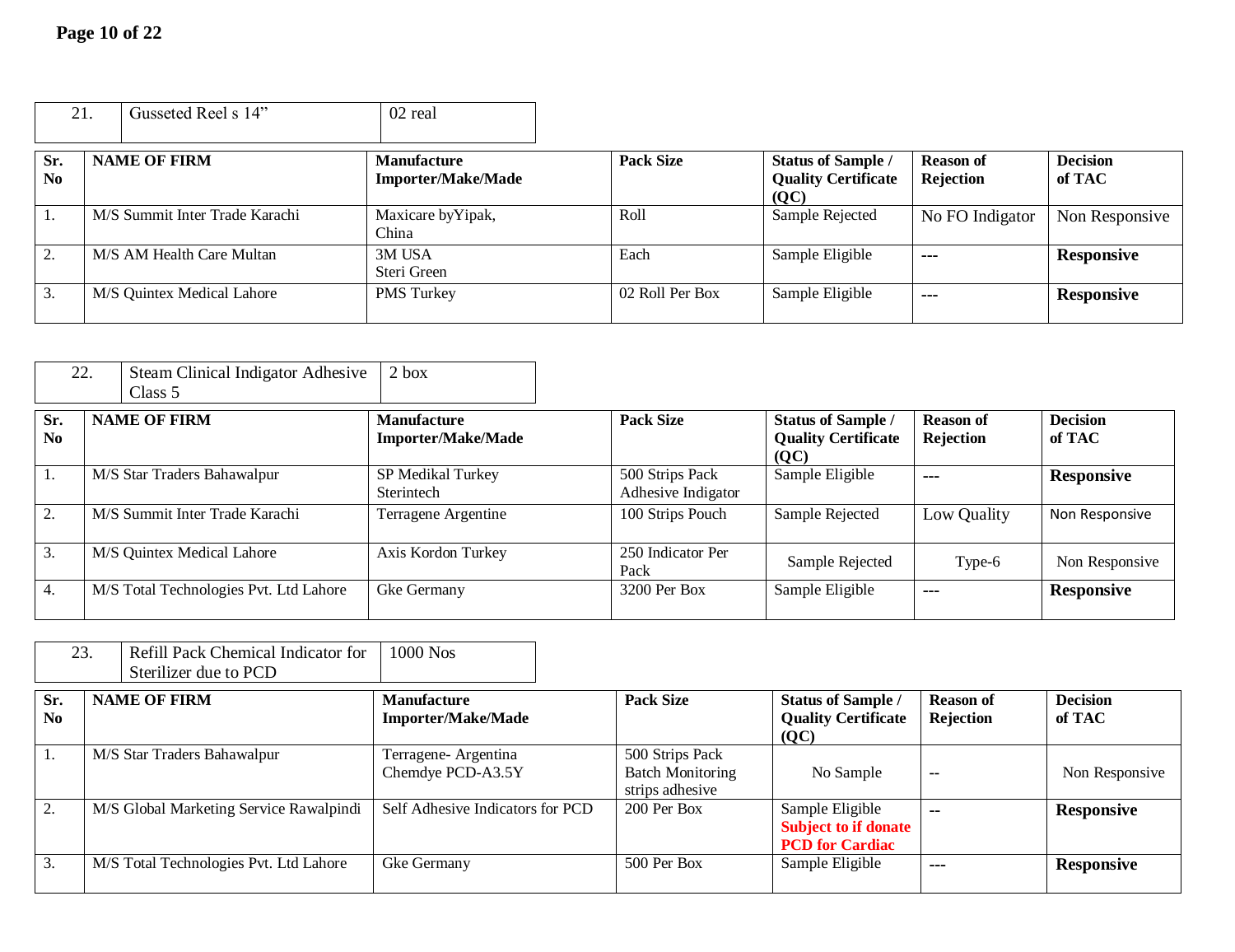| 24.                           | Biological Indigator Steam. Due to<br><b>PCD</b> | $05$ Box                                        |                  |                                                                                                  |                               |                           |
|-------------------------------|--------------------------------------------------|-------------------------------------------------|------------------|--------------------------------------------------------------------------------------------------|-------------------------------|---------------------------|
| Sr.<br>$\mathbf{N}\mathbf{0}$ | <b>NAME OF FIRM</b>                              | <b>Manufacture</b><br><b>Importer/Make/Made</b> | <b>Pack Size</b> | <b>Status of Sample /</b><br><b>Quality Certificate</b><br>(OC)                                  | <b>Reason of</b><br>Rejection | <b>Decision</b><br>of TAC |
|                               | M/S Global Marketing Service Rawalpindi          | <b>Bio Monitors</b>                             | $100$ Per Box    | Sample Eligible<br><b>Subject to if donate</b><br><b>Incubator and</b><br><b>PCD</b> for Cardiac | $---$                         | <b>Responsive</b>         |
|                               | M/S Total Technologies Pvt. Ltd Lahore           | Gke Germany                                     | $100$ Per Box    | No Sample                                                                                        | $\sim$                        | Non Responsive            |

| 25.                   | Manual Labeling Gun                     | $02$ Nos                                        |                  |                                                                 |                               |                           |
|-----------------------|-----------------------------------------|-------------------------------------------------|------------------|-----------------------------------------------------------------|-------------------------------|---------------------------|
| Sr.<br>N <sub>0</sub> | <b>NAME OF FIRM</b>                     | <b>Manufacture</b><br><b>Importer/Make/Made</b> | <b>Pack Size</b> | <b>Status of Sample /</b><br><b>Quality Certificate</b><br>(OC) | <b>Reason of</b><br>Rejection | <b>Decision</b><br>of TAC |
|                       | M/S Global Marketing Service Rawalpindi | 3 Line Duplex Label & Gun                       | Each             | No Sample                                                       | --                            | Non Responsive            |
|                       | M/S Total Technologies Pvt. Ltd Lahore  | Gke Germany / USA                               | Each             | Sample Eligible                                                 | ---                           | <b>Responsive</b>         |

| 26.                   | Hydrogen Per Oxide 6%                   | 02 Can<br>$(20$ Liters)                         |                  |                                                                 |                                      |                           |
|-----------------------|-----------------------------------------|-------------------------------------------------|------------------|-----------------------------------------------------------------|--------------------------------------|---------------------------|
| Sr.<br>N <sub>0</sub> | <b>NAME OF FIRM</b>                     | <b>Manufacture</b><br><b>Importer/Make/Made</b> | <b>Pack Size</b> | <b>Status of Sample /</b><br><b>Quality Certificate</b><br>(OC) | <b>Reason of</b><br><b>Rejection</b> | <b>Decision</b><br>of TAC |
|                       | M/S Total Technologies Pvt. Ltd, Lahore | Nocolyse neutral<br>Oxypharm France             | 05 Liter Can     | Sample Eligible                                                 | $- - -$                              | <b>Responsive</b>         |

| 27                    | Face Mask (Surgical)      | 5000 Nos                                        |                  |                                                                 |                                      |                           |
|-----------------------|---------------------------|-------------------------------------------------|------------------|-----------------------------------------------------------------|--------------------------------------|---------------------------|
| Sr.<br>N <sub>0</sub> | <b>NAME OF FIRM</b>       | <b>Manufacture</b><br><b>Importer/Make/Made</b> | <b>Pack Size</b> | <b>Status of Sample /</b><br><b>Quality Certificate</b><br>(QC) | <b>Reason of</b><br><b>Rejection</b> | <b>Decision</b><br>of TAC |
|                       | M/S AM Health Care Multan | Anax Associate<br>Medpro Surgical Face Mask     | Each             | No Sample                                                       |                                      | Non Responsive            |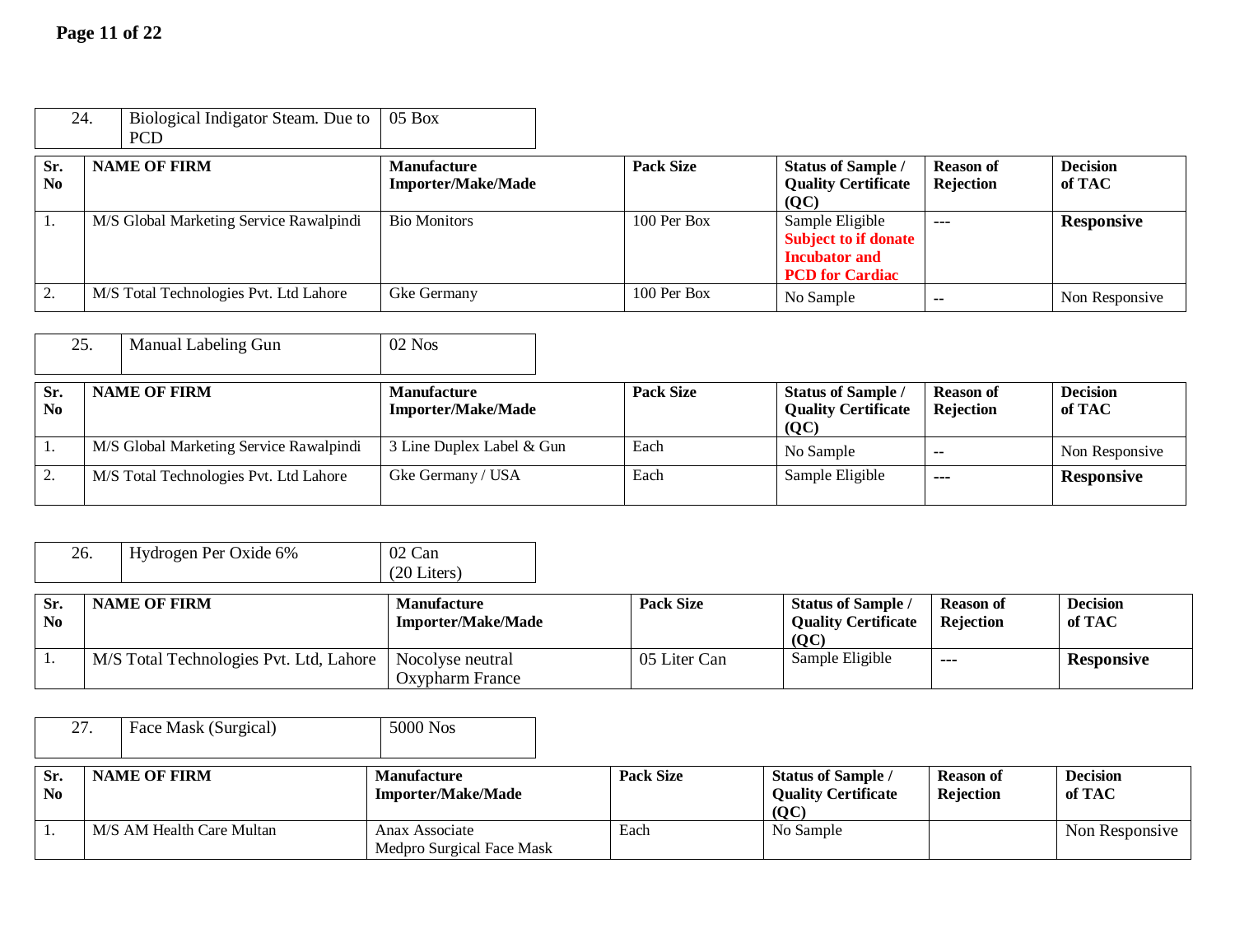|                       | 28. | Head Cap               | 5000 Nos.                                       |                  |                                                                 |                               |                           |
|-----------------------|-----|------------------------|-------------------------------------------------|------------------|-----------------------------------------------------------------|-------------------------------|---------------------------|
| Sr.<br>N <sub>o</sub> |     | <b>NAME OF FIRM</b>    | <b>Manufacture</b><br><b>Importer/Make/Made</b> | <b>Pack Size</b> | <b>Status of Sample /</b><br><b>Quality Certificate</b><br>(OC) | <b>Reason of</b><br>Rejection | <b>Decision</b><br>of TAC |
|                       |     | <b>NO. FIRM QUOTED</b> |                                                 |                  |                                                                 |                               |                           |

|                               | 29.<br>Cartridge for ETO Machine (3M) | 100 Nos.                                        |                  |                                                                 |                               |                           |
|-------------------------------|---------------------------------------|-------------------------------------------------|------------------|-----------------------------------------------------------------|-------------------------------|---------------------------|
| Sr.<br>$\mathbf{N}\mathbf{0}$ | <b>NAME OF FIRM</b>                   | <b>Manufacture</b><br><b>Importer/Make/Made</b> | <b>Pack Size</b> | <b>Status of Sample /</b><br><b>Quality Certificate</b><br>(OC) | <b>Reason of</b><br>Rejection | <b>Decision</b><br>of TAC |
|                               | M/S AM Health Care Multan             | 3M USA<br>ETO Cartridge                         | Each             | Sample Eligible                                                 | ---                           | <b>Responsive</b>         |

|                       | 30.<br>Chemical for ETO disinfect<br>Instruments (Ketrosil cydex) | $10$ Can                                               |                  |                                                                 |                               |                           |
|-----------------------|-------------------------------------------------------------------|--------------------------------------------------------|------------------|-----------------------------------------------------------------|-------------------------------|---------------------------|
| Sr.<br>N <sub>0</sub> | <b>NAME OF FIRM</b>                                               | <b>Manufacture</b><br><b>Importer/Make/Made</b>        | <b>Pack Size</b> | <b>Status of Sample /</b><br><b>Quality Certificate</b><br>(OC) | <b>Reason of</b><br>Rejection | <b>Decision</b><br>of TAC |
|                       | M/S Modern Medical Instrument Mtn.                                | Anios/ Ecolab<br>Steranious 02% Ready to use<br>Frnace | 05 Liter         | Sample Eligible                                                 | $- - -$                       | Non Responsive            |

|                       | 31.<br>Lubrication Spray for Instrument | $05$ Nos.                                       |                  |                                                                 |                               |                           |
|-----------------------|-----------------------------------------|-------------------------------------------------|------------------|-----------------------------------------------------------------|-------------------------------|---------------------------|
| Sr.<br>N <sub>0</sub> | <b>NAME OF FIRM</b>                     | <b>Manufacture</b><br><b>Importer/Make/Made</b> | <b>Pack Size</b> | <b>Status of Sample /</b><br><b>Quality Certificate</b><br>(QC) | <b>Reason of</b><br>Rejection | <b>Decision</b><br>of TAC |
|                       | M/S Total Technologies Pvt. Ltd, Lahore | Deconex Lub Spray<br>Borer Chemie (Switzerland) | 200ml Bottle     | No Sample                                                       | ---                           | Non Responsive            |
|                       | M/S Mezan International Jhelum          | Acto Pharma Turkey<br>Acto Oil Spray            | 400ml            | Sample Eligible                                                 | ---                           | <b>Responsive</b>         |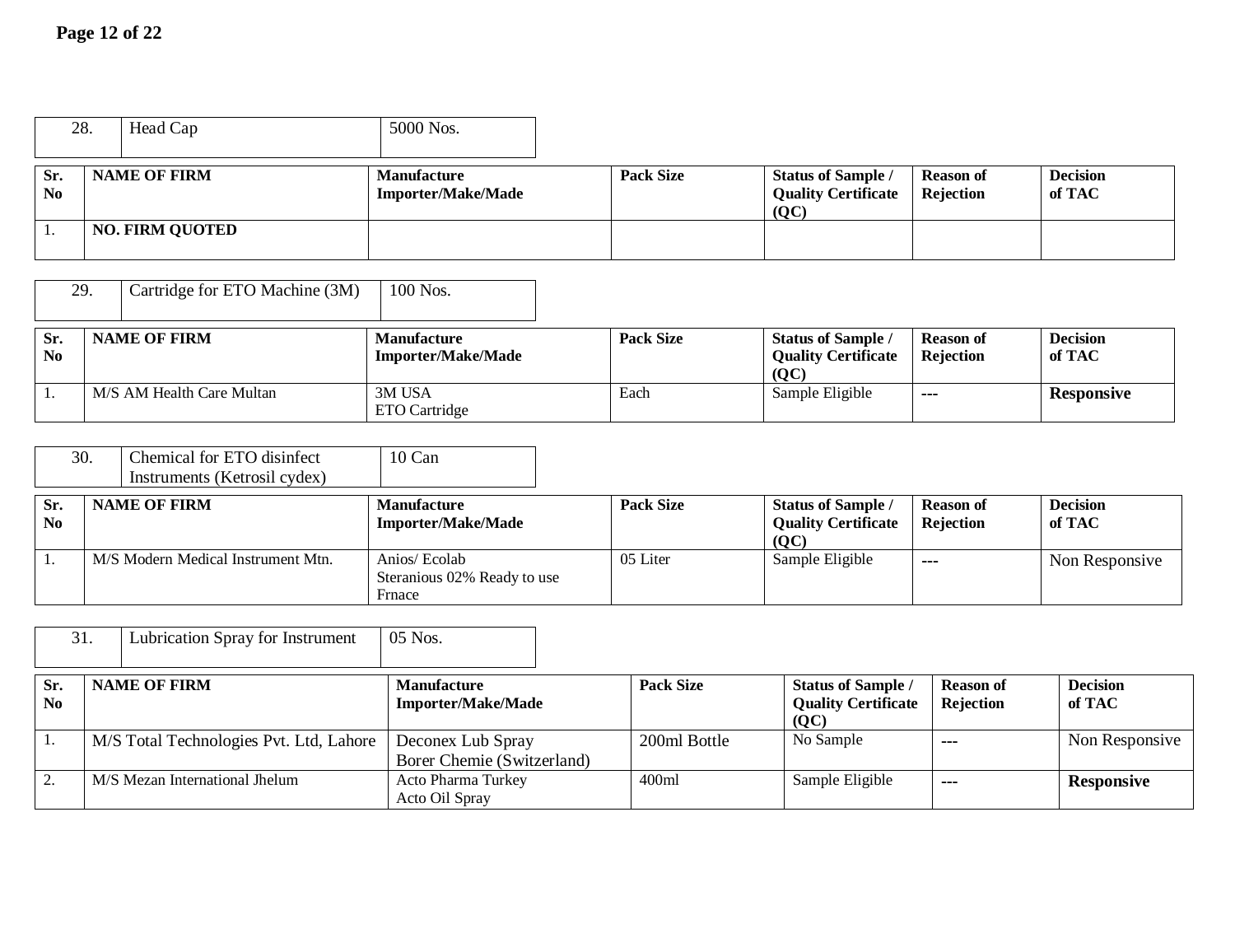| 32.                   | Chemical for Ultrasonic GR 34           | 36 Can                                          |                                         |                                                                 |                                      |                           |
|-----------------------|-----------------------------------------|-------------------------------------------------|-----------------------------------------|-----------------------------------------------------------------|--------------------------------------|---------------------------|
|                       |                                         | (5 Liters)                                      |                                         |                                                                 |                                      |                           |
| Sr.<br>N <sub>0</sub> | <b>NAME OF FIRM</b>                     | <b>Manufacture</b><br><b>Importer/Make/Made</b> | <b>Pack Size</b>                        | <b>Status of Sample /</b><br><b>Quality Certificate</b><br>(QC) | <b>Reason of</b><br><b>Rejection</b> | <b>Decision</b><br>of TAC |
|                       | M/S Star Traders, Bahawalpur            | Ruhop Corp USA<br>Surgistain                    | 04 Liter Can<br>Stain & Rust<br>Remover | Sample Eligible                                                 | $- - -$                              | <b>Responsive</b>         |
| 2.                    | M/S Global Marketing Service Rawalpindi | $3E-Zyme$                                       | 05 Liter                                | Sample Eligible                                                 | ---                                  | <b>Responsive</b>         |
| 3.                    | M/S Total Technologies Pvt. Ltd, Lahore | Deconex 34 GR<br>Borer Chemie (Switzerland)     | 05 Liter                                | Sample Eligible                                                 | ---                                  | <b>Responsive</b>         |

| 33.                           | Nutrdry 64 for washer                   | 06 Cane                                                 |                           |                                                                 |                               |                           |
|-------------------------------|-----------------------------------------|---------------------------------------------------------|---------------------------|-----------------------------------------------------------------|-------------------------------|---------------------------|
| Sr.<br>$\mathbf{N}\mathbf{0}$ | <b>NAME OF FIRM</b>                     | <b>Manufacture</b><br><b>Importer/Make/Made</b>         | <b>Pack Size</b>          | <b>Status of Sample /</b><br><b>Quality Certificate</b><br>(QC) | <b>Reason of</b><br>Rejection | <b>Decision</b><br>of TAC |
| 1.                            | M/S Star Traders Bahawalpur             | Ruhop Corp USA<br><b>Ruhof Rainse Aid</b>               | 04 Liter Can<br>Rinse Aid | Sample Rejected                                                 | Low Quality                   | Non Responsive            |
| 2.                            | M/S Global Marketing Service Rawalpindi | Prolystica Restore Descaler &<br>Neutralizing detergent | 2x5 Liter                 | No Sample                                                       | ---                           | Non Responsive            |
| 3.                            | M/S Total Technologies Pvt. Ltd Lahore  | Deconex 64 neutradry<br>Borer Chemie (Switzerland)      | 05 Liter                  | <b>Sample Eligible</b>                                          | $--$                          | <b>Responsive</b>         |
| 4.                            | M/S Mezan International Jhelum          | Acto Pharma Turkey<br><b>Actoron SN</b>                 | 05 Liter                  | No Sample                                                       | ---                           | Non Responsive            |

| Alkaline<br>W<br>√asher tor Ú<br>≺⊿ |  |  |
|-------------------------------------|--|--|
|-------------------------------------|--|--|

| Sr.<br>No. | <b>NAME OF FIRM</b>                     | <b>Importer/Make/Made</b><br><b>Manufacture</b>      | <b>Pack Size</b>                                                           | <b>Status of Sample /</b><br><b>Ouality Certificate (OC)</b> | <b>Reason of Rejection</b> | <b>Decision</b><br>of TAC |
|------------|-----------------------------------------|------------------------------------------------------|----------------------------------------------------------------------------|--------------------------------------------------------------|----------------------------|---------------------------|
| 1.         | M/S Star Traders Bahawalpur             | Ruhop Corp USA<br>Liquizime                          | 04 Liter Can<br>Alkaline / Enzymatic<br>Detergent dilution 4<br>ml / Liter | No Sample                                                    | ---                        | Non Responsive            |
| 2.         | M/S Global Marketing Service Rawalpindi | Liqui-Jet 2<br><b>Instrument Detergent</b>           | 4x1 Gel (3.78 L)                                                           | No Sample                                                    | ---                        | Non Responsive            |
| 3.         | M/S Total Technologies Pvt. Ltd Lahore  | Deconex prozyme Alka-x<br>Borer Chemie (Switzerland) | 05 Liter                                                                   | Sample Eligible                                              | ---                        | <b>Responsive</b>         |
| 4.         | M/S Mezan International Jhelum          | Acto Pharma Turkey<br>Actoton A                      | 05 Liter                                                                   | Sample Eligible                                              | $--$                       | <b>Responsive</b>         |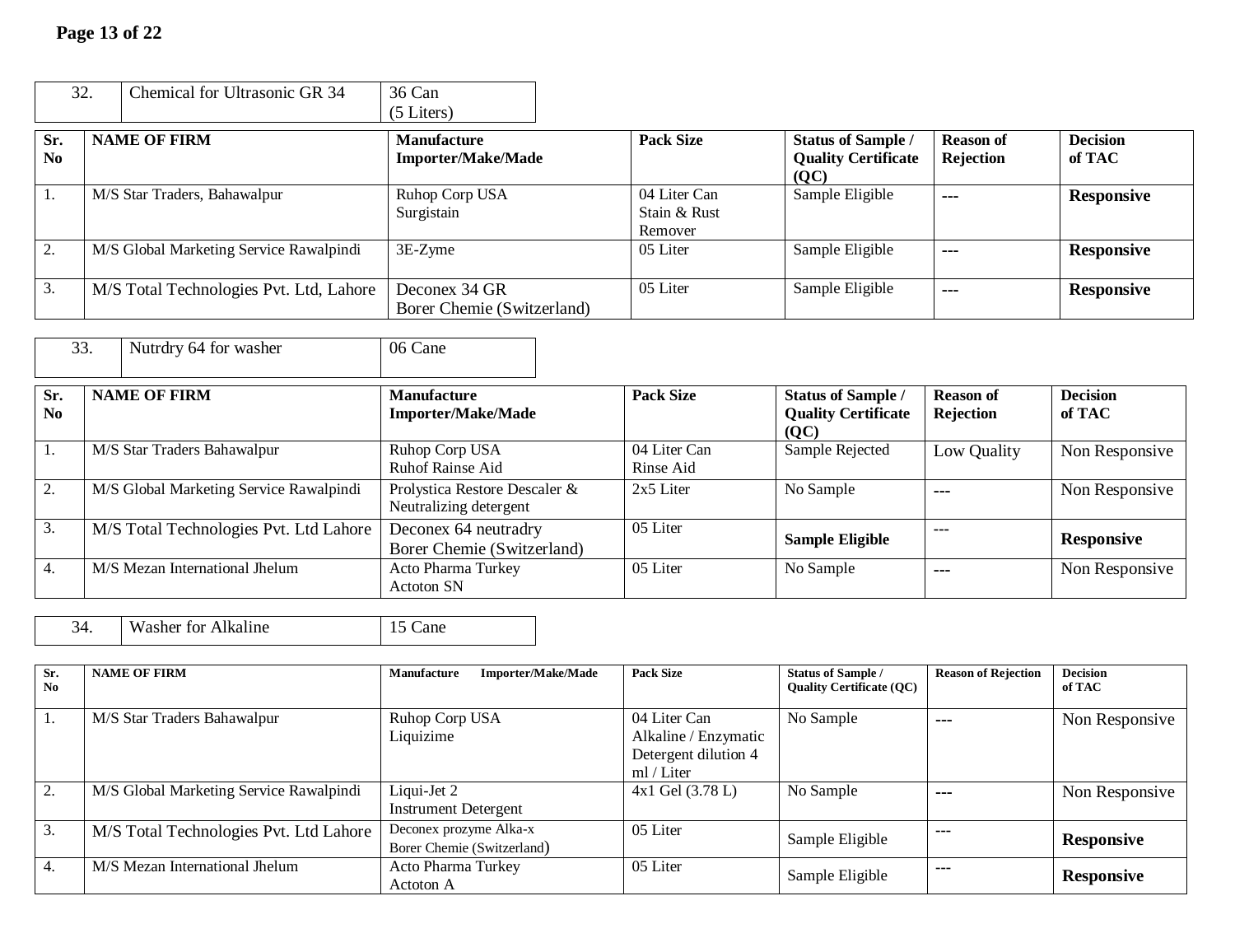| 35.                         | Washer Indigator Level 2               | 3 Box of 100                                    |                                      |                                                                 |                               |                           |
|-----------------------------|----------------------------------------|-------------------------------------------------|--------------------------------------|-----------------------------------------------------------------|-------------------------------|---------------------------|
| Sr.<br>$\bf N$ <sub>0</sub> | <b>NAME OF FIRM</b>                    | <b>Manufacture</b><br><b>Importer/Make/Made</b> | <b>Pack Size</b>                     | <b>Status of Sample /</b><br><b>Quality Certificate</b><br>(QC) | <b>Reason of</b><br>Rejection | <b>Decision</b><br>of TAC |
|                             | M/S Star Traders Bahawalpur            | Medster turkey<br>Safe Check                    | 250 Strips per pack                  | No Sample                                                       | $- - -$                       | Non Responsive            |
|                             | M/S Summit Inter Trade Karachi         | <b>CAT CDWA3</b>                                | 200 Pcs. Per Box                     | Sample Rejected                                                 | Not Adhesive                  | Non Responsive            |
| 3.                          | M/S Total Technologies Pvt. Ltd Lahore | Gke Germany                                     | 160 Per Box<br>Pairs 320 Integrators | Sample Eligible                                                 | ---                           | <b>Responsive</b>         |

|                       | Washer Indigator Level 3<br>36.        | 3 Box of 100                                    |                                      |                                                                 |                               |                           |
|-----------------------|----------------------------------------|-------------------------------------------------|--------------------------------------|-----------------------------------------------------------------|-------------------------------|---------------------------|
| Sr.<br>N <sub>0</sub> | <b>NAME OF FIRM</b>                    | <b>Manufacture</b><br><b>Importer/Make/Made</b> | <b>Pack Size</b>                     | <b>Status of Sample /</b><br><b>Quality Certificate</b><br>(QC) | <b>Reason of</b><br>Rejection | <b>Decision</b><br>of TAC |
|                       | M/S Star Traders Bahawalpur            | Medster turkey<br>Safe Check                    | 250 Strips per pack                  | No sample                                                       | $---$                         | Non Responsive            |
| 2.                    | M/S Summit Inter Trade Karachi         | <b>CAT CDWA3</b>                                | 200 Pcs. Per Box                     | Sample Rejected                                                 | Not Adhesive                  | Non Responsive            |
| 3.                    | M/S Total Technologies Pvt. Ltd Lahore | Gke Germany                                     | 160 Per Box<br>Pairs 320 Integrators | Sample Eligible                                                 | $--$                          | <b>Responsive</b>         |

|                               | 37.<br>Lubrication tube for gas kit | 12 Nos.                                         |                  |                                                                 |                               |                           |
|-------------------------------|-------------------------------------|-------------------------------------------------|------------------|-----------------------------------------------------------------|-------------------------------|---------------------------|
| Sr.<br>$\mathbf{N}\mathbf{0}$ | <b>NAME OF FIRM</b>                 | <b>Manufacture</b><br><b>Importer/Make/Made</b> | <b>Pack Size</b> | <b>Status of Sample /</b><br><b>Quality Certificate</b><br>(OC) | <b>Reason of</b><br>Rejection | <b>Decision</b><br>of TAC |
|                               | <b>NO. FIRM QUOTED</b>              |                                                 |                  |                                                                 |                               |                           |

| 38.                           | Carbolic Acid          | 48 Nos.                                         |                  |                                                                 |                               |                           |
|-------------------------------|------------------------|-------------------------------------------------|------------------|-----------------------------------------------------------------|-------------------------------|---------------------------|
| Sr.<br>$\mathbf{N}\mathbf{0}$ | <b>NAME OF FIRM</b>    | <b>Manufacture</b><br><b>Importer/Make/Made</b> | <b>Pack Size</b> | <b>Status of Sample /</b><br><b>Quality Certificate</b><br>(QC) | <b>Reason of</b><br>Rejection | <b>Decision</b><br>of TAC |
|                               | <b>NO. FIRM QUOTED</b> |                                                 |                  |                                                                 |                               |                           |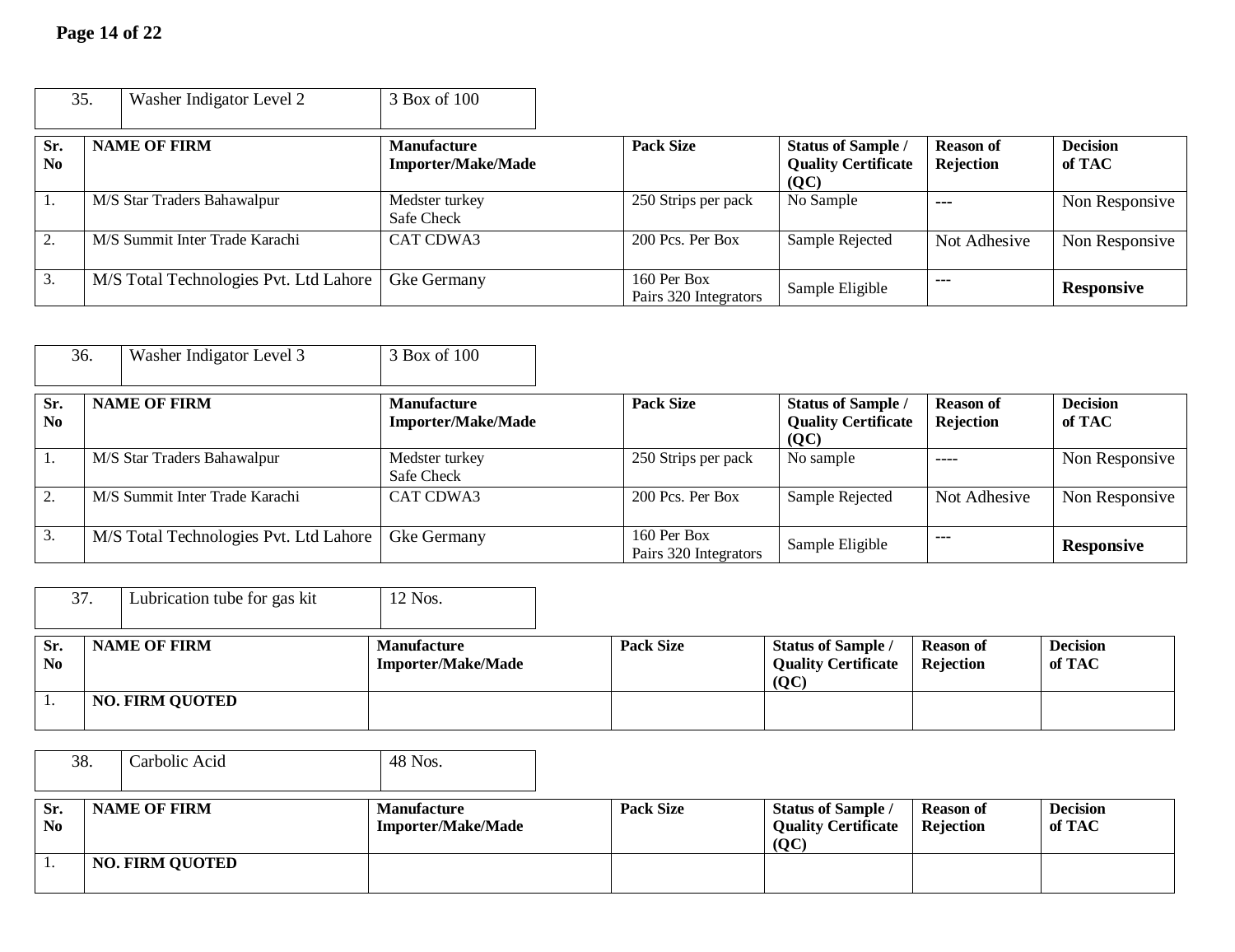| 39. | Tyvek        | 06 Roll |
|-----|--------------|---------|
|     | 3 inch       |         |
|     | FDA approved |         |

| Sr.<br>$\bf No$ | <b>NAME OF FIRM</b>                        | <b>Manufacture</b><br><b>Importer/Make/Made</b> | <b>Pack Size</b> | <b>Status of Sample /</b><br><b>Quality Certificate</b><br>(QC) | <b>Reason of</b><br><b>Rejection</b> | <b>Decision</b><br>of TAC |
|-----------------|--------------------------------------------|-------------------------------------------------|------------------|-----------------------------------------------------------------|--------------------------------------|---------------------------|
|                 | M/S Summit Inter Trade Karachi             | Maxicare by yipak china                         | Roll             | Sample Eligible                                                 | ----                                 | <b>Responsive</b>         |
|                 | M/S Quintex Medical Lahore                 | <b>KMN</b> China                                | 08 Roll Per Box  | Sample Eligible                                                 | $- - -$                              | <b>Responsive</b>         |
|                 | M/S Global Marketing Service<br>Rawalpindi | Sterilization Reel (Flat)                       | Reel             | Sample Eligible                                                 | ---                                  | <b>Responsive</b>         |

|                       | 40. | Tyvek 6 inch<br>FDA approved            | 05 Roll                                         |                  |                                                                 |                               |                           |
|-----------------------|-----|-----------------------------------------|-------------------------------------------------|------------------|-----------------------------------------------------------------|-------------------------------|---------------------------|
| Sr.<br>N <sub>0</sub> |     | <b>NAME OF FIRM</b>                     | <b>Manufacture</b><br><b>Importer/Make/Made</b> | <b>Pack Size</b> | <b>Status of Sample /</b><br><b>Quality Certificate</b><br>(OC) | <b>Reason of</b><br>Rejection | <b>Decision</b><br>of TAC |
|                       |     | M/S Summit Inter Trade Karachi          | Maxicare by yipak china                         | Roll             | Sample Eligible                                                 | $\cdots$                      | <b>Responsive</b>         |
|                       |     | M/S Quintex Medical Lahore              | <b>KMN</b> China                                | 04 Roll Per Box  | Sample Eligible                                                 | $\cdots$                      | <b>Responsive</b>         |
| 3.                    |     | M/S Global Marketing Service Rawalpindi | Sterilization Reel (Flat)                       | Reel             | Sample Eligible                                                 | $--$                          | <b>Responsive</b>         |

|           | Tyvek 8 inch<br>41.<br>FDA approved     | 05 Roll                                         |                  |                                                                 |                               |                           |
|-----------|-----------------------------------------|-------------------------------------------------|------------------|-----------------------------------------------------------------|-------------------------------|---------------------------|
| Sr.<br>No | <b>NAME OF FIRM</b>                     | <b>Manufacture</b><br><b>Importer/Make/Made</b> | <b>Pack Size</b> | <b>Status of Sample /</b><br><b>Quality Certificate</b><br>(QC) | <b>Reason of</b><br>Rejection | <b>Decision</b><br>of TAC |
|           | M/S Summit Inter Trade Karachi          | Maxicare by yipak china                         | Roll             | Sample Eligible                                                 | $- - -$                       | <b>Responsive</b>         |
|           | M/S Quintex Medical Lahore              | <b>KMN</b> China                                | 04 Roll Per Box  | Sample Eligible                                                 | $- - -$                       | <b>Responsive</b>         |
| 3.        | M/S Global Marketing Service Rawalpindi | Sterilization Reel (Flat)                       | Reel             | Sample Eligible                                                 | ---                           | <b>Responsive</b>         |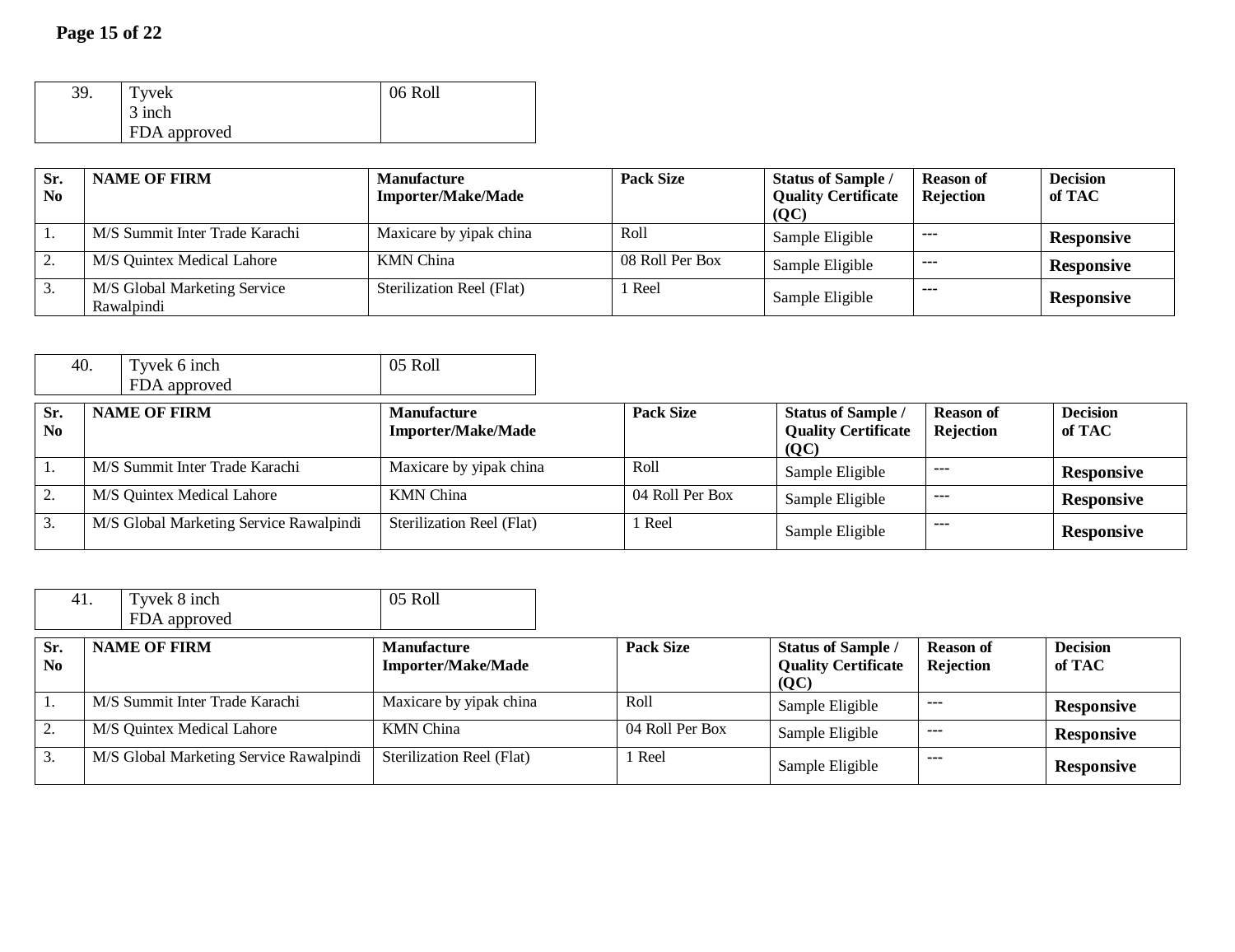| Refill pack adhesive indicator strip   100 Indicator |  |
|------------------------------------------------------|--|
| for bowie dick simulator.                            |  |
| $(250 \text{ indicator/box})$                        |  |

| Sr.<br><b>No</b> | <b>NAME OF FIRM</b>                     | <b>Manufacture</b><br><b>Importer/Make/Made</b>              | <b>Pack Size</b>               | <b>Status of Sample /</b><br><b>Quality Certificate</b><br>(QC) | <b>Reason of</b><br><b>Rejection</b> | <b>Decision</b><br>of TAC |
|------------------|-----------------------------------------|--------------------------------------------------------------|--------------------------------|-----------------------------------------------------------------|--------------------------------------|---------------------------|
|                  | M/S Star Traders Bahawalpur             | <b>SP Medical Turkey</b><br><b>Sterintech BD Test Strips</b> | 250 Strips per Box<br>adhesive | Sample Eligible                                                 | ----                                 | <b>Responsive</b>         |
| Ζ.               | M/S Total Technologies Pvt. Ltd, Lahore | Gke Germany                                                  | $100$ Per Box                  | Sample Eligible                                                 | ----                                 | <b>Responsive</b>         |

| 43.                   | Labbling gun tunner Suitable with<br>GKE germany | -04                                             |                  |                                                                 |                               |                           |
|-----------------------|--------------------------------------------------|-------------------------------------------------|------------------|-----------------------------------------------------------------|-------------------------------|---------------------------|
| Sr.<br>N <sub>0</sub> | <b>NAME OF FIRM</b>                              | <b>Manufacture</b><br><b>Importer/Make/Made</b> | <b>Pack Size</b> | <b>Status of Sample /</b><br><b>Quality Certificate</b><br>(QC) | <b>Reason of</b><br>Rejection | <b>Decision</b><br>of TAC |
|                       | M/S Total Technologies Pvt. Ltd Lahore           | Gke Germany                                     | Each             | Sample Eligible                                                 | ---                           | <b>Responsive</b>         |

| 44.                   | <b>Biological Indicators for Steam</b><br>Rapid result with in 30 to 50 mints | 04 box of 100<br>indicator                |                  |                                                                 |                               |                           |
|-----------------------|-------------------------------------------------------------------------------|-------------------------------------------|------------------|-----------------------------------------------------------------|-------------------------------|---------------------------|
| Sr.<br>N <sub>0</sub> | <b>NAME OF FIRM</b>                                                           | Manufacture<br><b>Importer/Make/Made</b>  | <b>Pack Size</b> | <b>Status of Sample /</b><br><b>Quality Certificate</b><br>(QC) | <b>Reason of</b><br>Rejection | <b>Decision</b><br>of TAC |
|                       | M/S Summit Inter Trade Karachi                                                | Terragene, Argentine                      | 50 vials per box | No Sample                                                       | $- - -$                       | Non Responsive            |
|                       | M/S Global Marketing Service Rawalpindi                                       | Celerity 20 Steam Biological<br>Indicator | 25 Per Box       | Sample Eligible                                                 | $---$                         | <b>Responsive</b>         |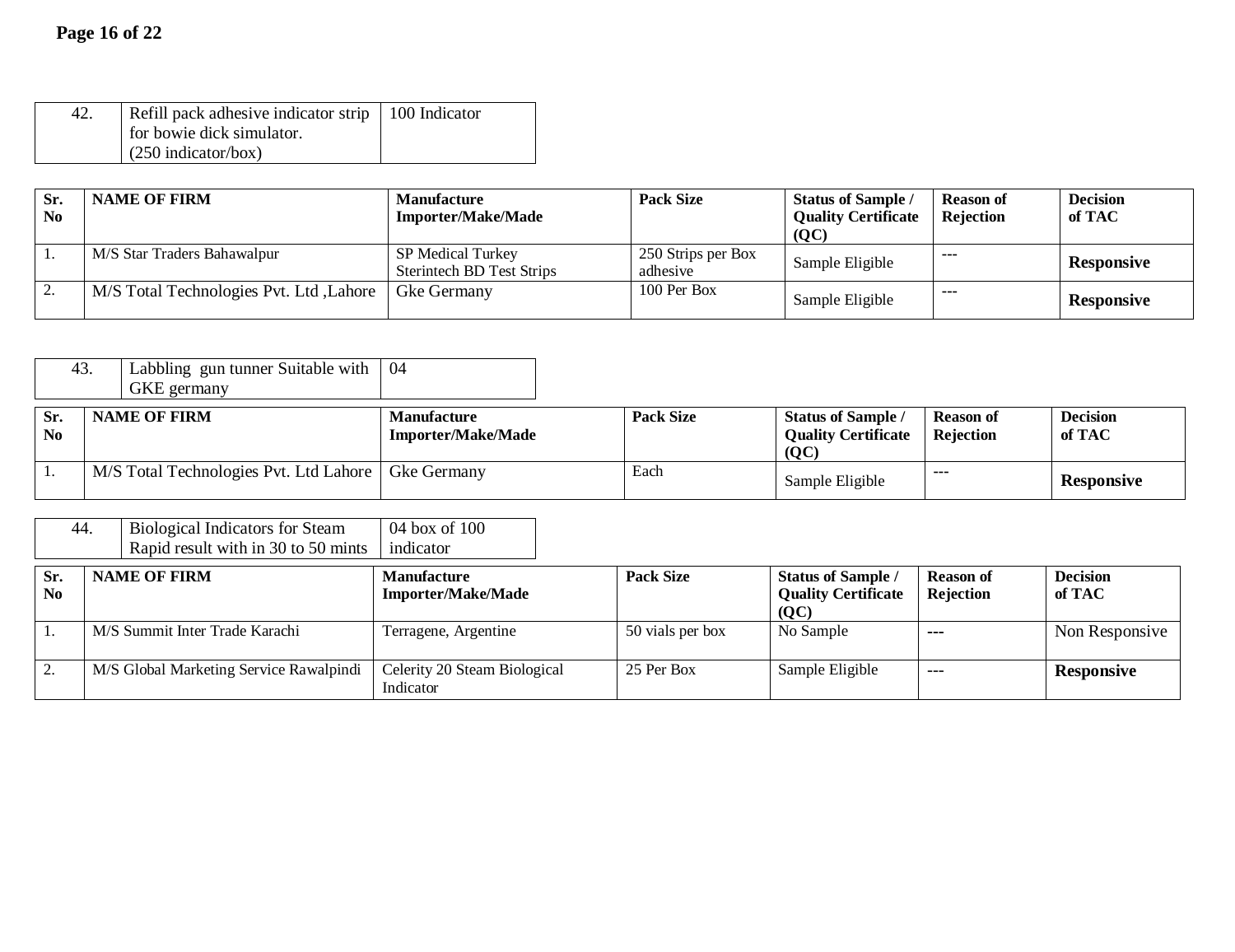| 45. | Double adhesive 3 line labels with | 12 |
|-----|------------------------------------|----|
|     | process indicator for steam        |    |
|     | (Roll of 750 labels)               |    |
|     | Compatible with Gke Germany        |    |
|     | labling gun.                       |    |

| Sr.<br>N <sub>0</sub> | <b>NAME OF FIRM</b>                                  | <b>Manufacture</b><br><b>Importer/Make/Made</b> | <b>Pack Size</b>    | <b>Status of Sample /</b><br><b>Quality Certificate</b><br>(OC) | <b>Reason of</b><br>Rejection | <b>Decision</b><br>of TAC |
|-----------------------|------------------------------------------------------|-------------------------------------------------|---------------------|-----------------------------------------------------------------|-------------------------------|---------------------------|
|                       | M/S Summit Inter Trade Karachi                       | Terragene, Argentine                            | 100 Strip per pouch | No Sample                                                       | ---                           | Non Responsive            |
|                       | M/S Total Technologies Pvt. Ltd Lahore   Gke Germany |                                                 | Roll                | Sample Eligible                                                 | ---                           | <b>Responsive</b>         |

| 46. | High level Disinfectant For Automated endoscope reprocessors (Ready to use)<br>(Based on Hydogen peroxideor paracetic acid/OPA with integrated activator<br>$\bullet$<br>ENI/ISO standards / CE marking<br>$\bullet$<br><b>Sterilient</b><br>$\bullet$<br>Ready to use 14-21 days expiry after activation)<br>$\bullet$<br>Each cane should be with 14-21 validation strips for monitoring.<br>$\bullet$<br>Non foaming)<br>Cold Sterilization | 24 cane of 5 litters |
|-----|------------------------------------------------------------------------------------------------------------------------------------------------------------------------------------------------------------------------------------------------------------------------------------------------------------------------------------------------------------------------------------------------------------------------------------------------|----------------------|
|     | Compatible with AER too.                                                                                                                                                                                                                                                                                                                                                                                                                       |                      |

| Sr.<br>N <sub>0</sub> | <b>NAME OF FIRM</b>            | <b>Manufacture</b><br><b>Importer/Make/Made</b> | <b>Pack Size</b> | Status of Sample<br><b>Quality Certificate</b><br>(QC) | <b>Reason of</b><br><b>Rejection</b> | <b>Decision</b><br>of TAC |
|-----------------------|--------------------------------|-------------------------------------------------|------------------|--------------------------------------------------------|--------------------------------------|---------------------------|
| . .                   | M/S Star Traders Bahawalpur    | KAF Grup Turkey<br>One Sept PA                  | 05 Liter Can     | Sample Eligible                                        | ---                                  | <b>Responsive</b>         |
|                       | M/S Mezan International Jhelum | Acto Pharma Turkey<br><b>Actosed HP Ready</b>   | 05 Liter         | Sample Eligible                                        | ---                                  | <b>Responsive</b>         |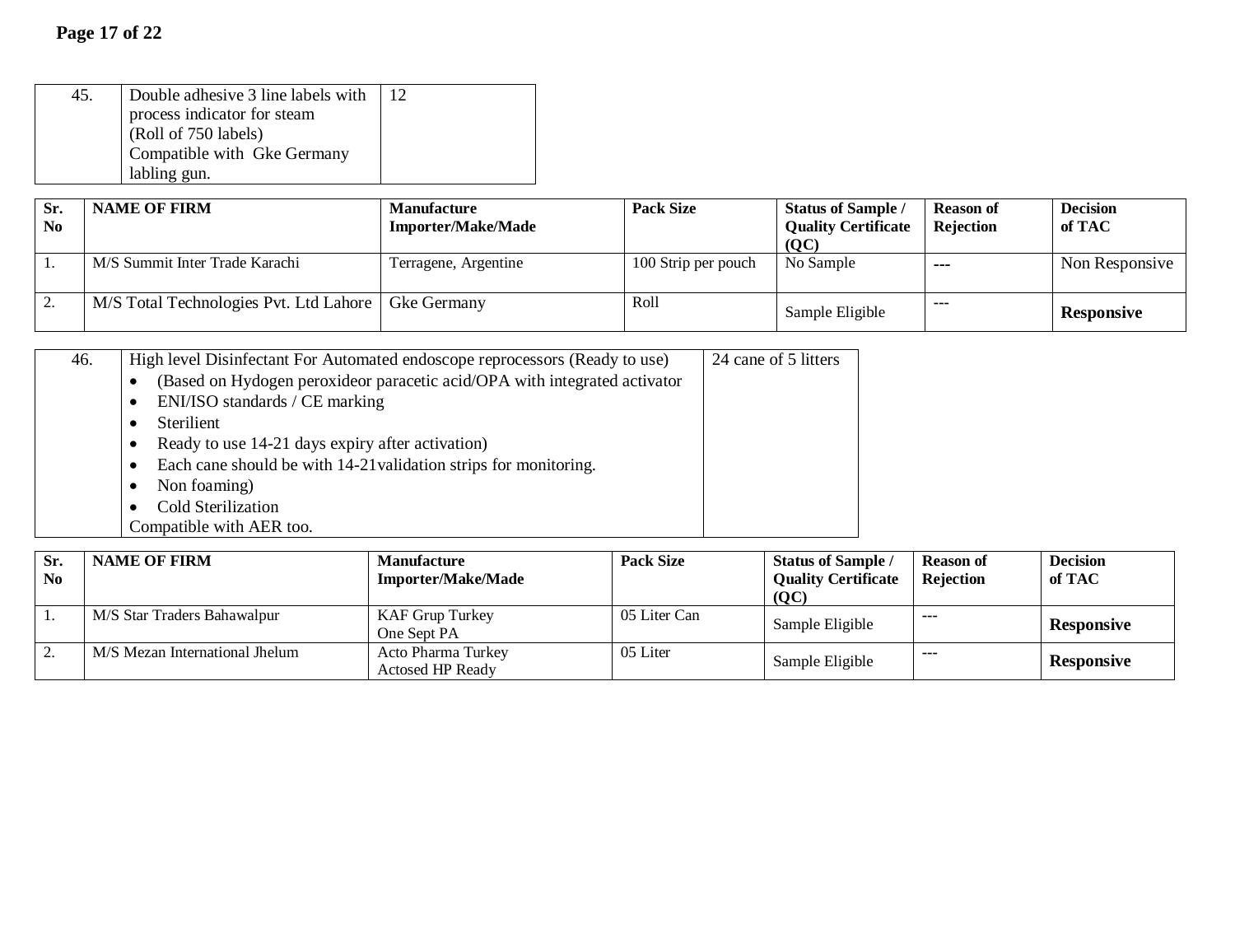# **Page 18 of 22**

|                       | 47.<br>High Level disinfectant for instrument (Concentrated)<br>Concentrated<br>(Based on Hydrogen peroxideor paracetic acid<br>ENI/ISO standards<br>$\bullet$<br>CE marking<br>Non Foaming<br>Sterilient<br>(Bectricidal, fungscidal, viruscidal, Sporicidal)<br><b>Cold Sterilization</b> | Monitoring Strips. If the Manufacture claims the expiry the activation solution. |                  | 480 litter                                                      |                               |                           |
|-----------------------|---------------------------------------------------------------------------------------------------------------------------------------------------------------------------------------------------------------------------------------------------------------------------------------------|----------------------------------------------------------------------------------|------------------|-----------------------------------------------------------------|-------------------------------|---------------------------|
| Sr.<br>N <sub>0</sub> | <b>NAME OF FIRM</b>                                                                                                                                                                                                                                                                         | <b>Manufacture</b><br><b>Importer/Make/Made</b>                                  | <b>Pack Size</b> | <b>Status of Sample /</b><br><b>Quality Certificate</b><br>(QC) | <b>Reason of</b><br>Rejection | <b>Decision</b><br>of TAC |
| 1.                    | M/S Star Traders Bahawalpur                                                                                                                                                                                                                                                                 | Amity International UK<br>Amity PAA 15                                           | 05 Liter Can     | No Sample                                                       | ---                           | Non Responsive            |
| 2.                    | M/S Global Marketing Service<br>Rawalpindi                                                                                                                                                                                                                                                  | Revital Ox Resert High Level<br>Disinfectant                                     | 4x4L             | Sample Rejected                                                 | <b>Not</b><br>Concentrated    | Non Responsive            |
| 3.                    | M/S Mezan International Jhelum                                                                                                                                                                                                                                                              | Acto Pharma Turkey<br><b>Actosed PA Solution</b>                                 | 05 Liter         | <b>Sample Eligible</b>                                          | -----                         | <b>Responsive</b>         |

| 48.                   | Surface disinfectant         |                                                                           |                  | 516 Liter                                                                 |                               |                           |
|-----------------------|------------------------------|---------------------------------------------------------------------------|------------------|---------------------------------------------------------------------------|-------------------------------|---------------------------|
|                       | Concentrated                 |                                                                           |                  |                                                                           |                               |                           |
|                       | For Critical Areas (OT, ICU) |                                                                           |                  |                                                                           |                               |                           |
|                       |                              | (Bectricidal, fungscidal, viruscidal, must be atleast limited Sporicidal) |                  |                                                                           |                               |                           |
| Sr.<br>N <sub>0</sub> | <b>NAME OF FIRM</b>          | <b>Manufacture</b><br><b>Importer/Make/Made</b>                           | <b>Pack Size</b> | <b>Status of Sample /</b><br><b>Quality Certificate</b><br>$\overline{Q}$ | <b>Reason of</b><br>Rejection | <b>Decision</b><br>of TAC |
|                       | M/S Star Traders Bahawalpur  | <b>KAF Group Turkey</b><br>One Surface C                                  | 05 Liter Can     | Sample Rejected                                                           | Low Quality                   | Non Responsive            |
| 2.                    | M/S AM Health Care Multan    | Medi Mark UK<br>Chom G                                                    | 05 Liter         | Sample Eligible                                                           | ---                           | <b>Responsive</b>         |

|                                    | Chem Gene                                                             |          | Salliple Eligible |      | Responsive        |
|------------------------------------|-----------------------------------------------------------------------|----------|-------------------|------|-------------------|
| M/S Mezan International Jhelum     | Acto Pharma Turkey<br>Actoanid Flache                                 | 05 Liter | Sample Eligible   | ---  | <b>Responsive</b> |
| M/S Modern Medical Instrument Mtn. | Anios/ Ecolab<br>Surfanious premium Concentrated<br>@ 0.25%<br>Frnace | 05 Liter | Sample Eligible   | ---- | Non Responsive    |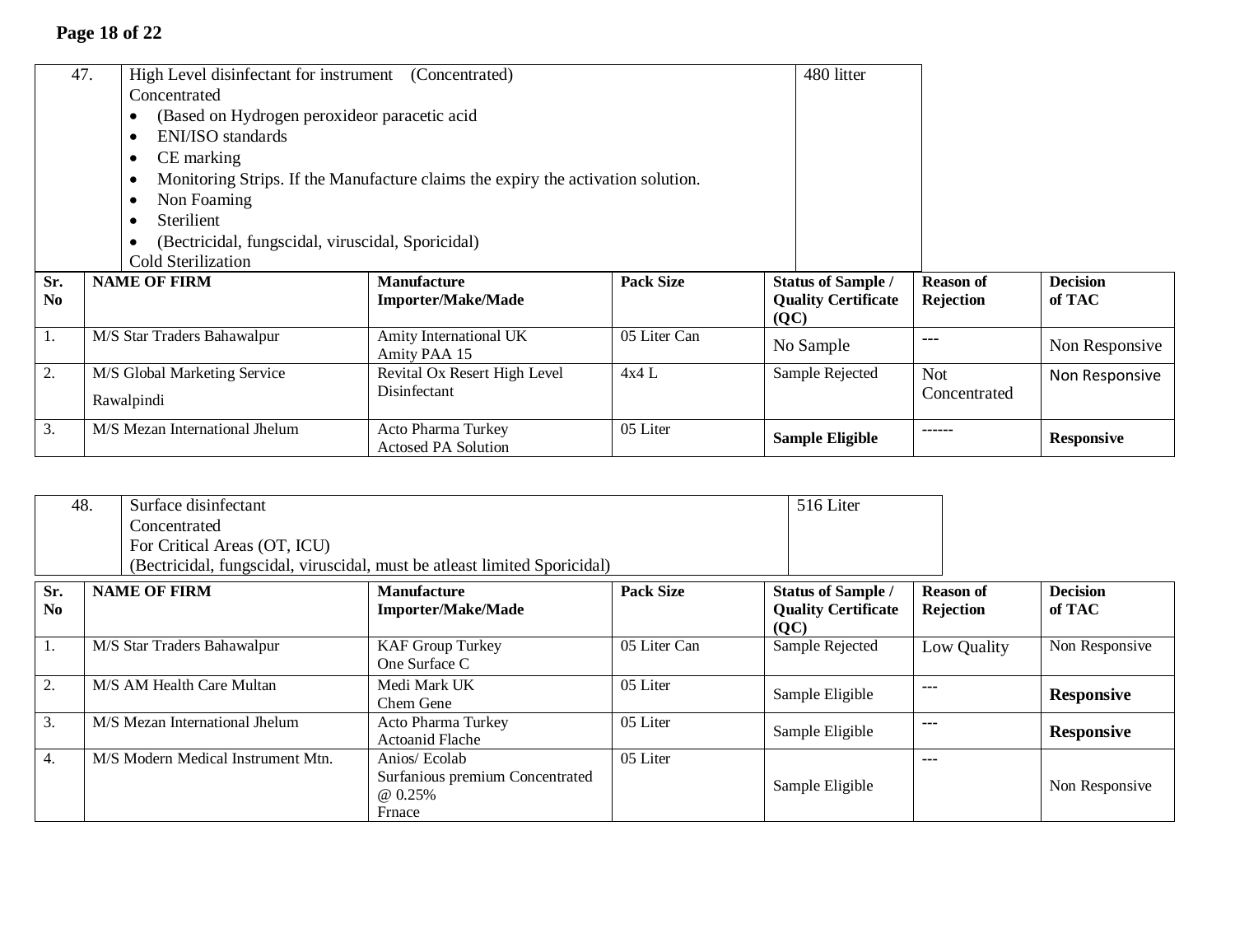## **Page 19 of 22**

| 49. | ' Manual Detergent for cleaning of instruments & surfaces | 40 Can (05 Liters) |
|-----|-----------------------------------------------------------|--------------------|
|     | (Neutral Detergent)                                       |                    |
|     |                                                           |                    |

| Sr.<br>N <sub>0</sub> | <b>NAME OF FIRM</b>                       | <b>Manufacture</b><br><b>Importer/Make/Made</b>      | <b>Pack Size</b> | <b>Status of Sample /</b><br><b>Quality Certificate</b><br>(QC) | <b>Reason of</b><br>Rejection | <b>Decision</b><br>of TAC |
|-----------------------|-------------------------------------------|------------------------------------------------------|------------------|-----------------------------------------------------------------|-------------------------------|---------------------------|
| $\perp$ .             | M/S Star Traders Bahawalpur               | Ruhof Corp USA<br>Liquizime                          | 04 Liter Can     | Sample Eligible                                                 | $- - -$                       | <b>Responsive</b>         |
| 2.                    | M/S Global Marketing Service Rawalpindi   | $3E-Z$ yme                                           | 5 Liter          | Sample Rejected                                                 | Due to temp.                  | Non Responsive            |
| 3.                    | M/S Total Technologies Pvt. Ltd<br>Lahore | Deconex 36 intensive-X<br>Borer Chemie (Switzerland) | 5 Liter          | No Sample                                                       | $\cdots$                      | Non Responsive            |
|                       | M/S Mezan International Jhelum            | Acto Pharma Turkey<br>Actoclean Flussig              | 05 Liter         | Sample Eligible                                                 | $- - -$                       | <b>Responsive</b>         |

|                             | 50.<br>Medical safety gloves<br>(Long cuff/full sleave, Latex free, Sharp resistance<br>For Decontamination Area<br>Autoclave able will be preferred |                                                 |                  | $100$ pair                                                      |                               |                           |
|-----------------------------|------------------------------------------------------------------------------------------------------------------------------------------------------|-------------------------------------------------|------------------|-----------------------------------------------------------------|-------------------------------|---------------------------|
| Sr.<br>$\bf N$ <sub>0</sub> | <b>NAME OF FIRM</b>                                                                                                                                  | <b>Manufacture</b><br><b>Importer/Make/Made</b> | <b>Pack Size</b> | <b>Status of Sample /</b><br><b>Quality Certificate</b><br>(QC) | <b>Reason of</b><br>Rejection | <b>Decision</b><br>of TAC |
|                             | <b>NO. FIRM QUOTED</b>                                                                                                                               |                                                 |                  |                                                                 |                               |                           |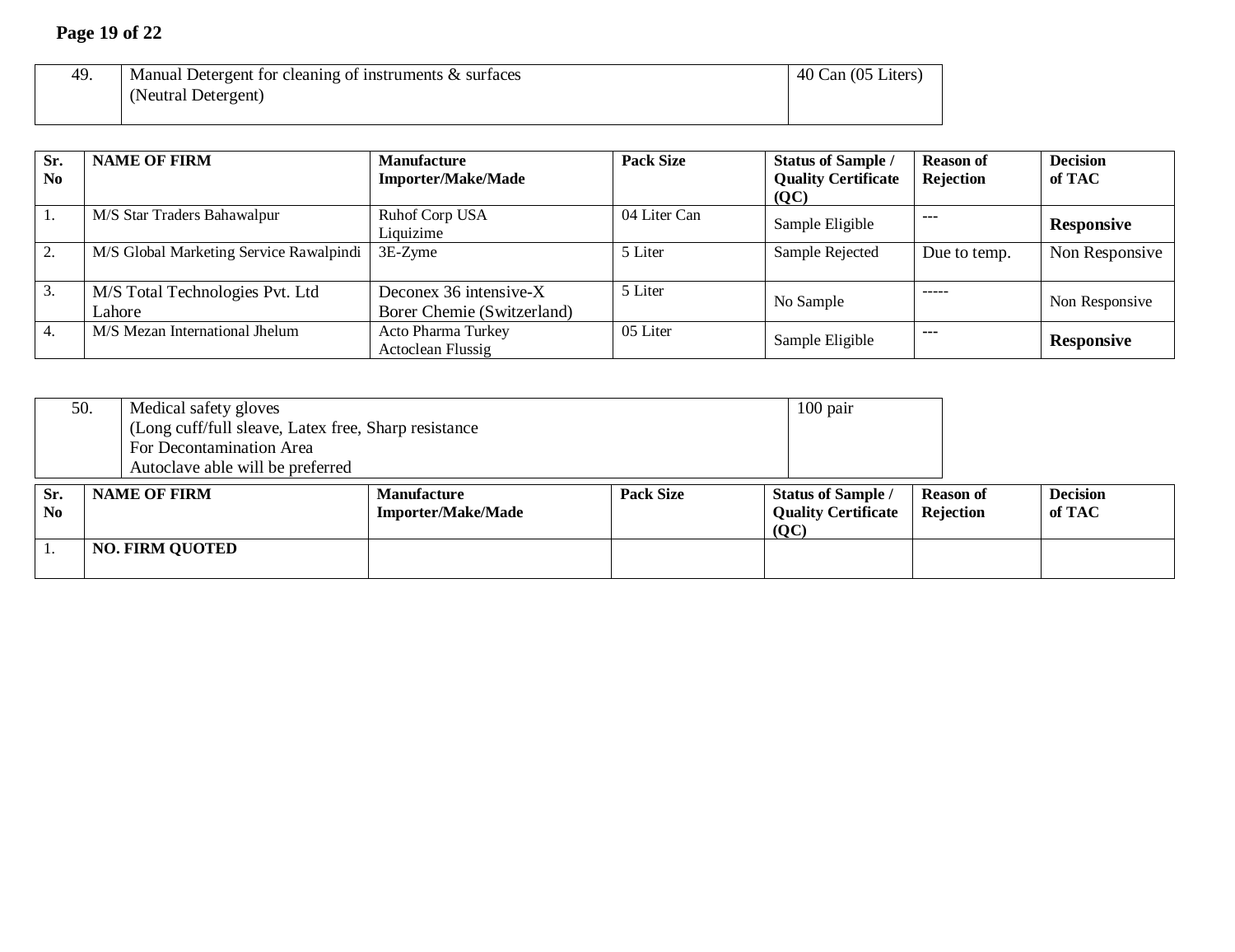| 51. | Hydrogen per oxide solution with ascorbic acid/silver nitrate for curative treatment.  | 27 <sub>cane</sub> |
|-----|----------------------------------------------------------------------------------------|--------------------|
|     | (Ready to use solution 12% hydrogen per oxide and 30 ppm silver nitrate. (Bectricidal, |                    |
|     | fungscidal, viruscidal, 20Sporicidal)                                                  |                    |
|     | Compatible with nocolyse fumigation machine                                            |                    |
|     |                                                                                        |                    |
|     |                                                                                        |                    |
|     |                                                                                        |                    |

| Sr.<br>N <sub>0</sub> | <b>NAME OF FIRM</b>                       | <b>Manufacture</b><br><b>Importer/Make/Made</b>        | <b>Pack Size</b> | <b>Status of Sample /</b><br><b>Quality Certificate</b><br>(QC) | <b>Reason of</b><br>Rejection | <b>Decision</b><br>of TAC |
|-----------------------|-------------------------------------------|--------------------------------------------------------|------------------|-----------------------------------------------------------------|-------------------------------|---------------------------|
| 1.                    | M/S Star Traders Bahawalpur               | Amity International UK<br>AMITY 75                     | 2.5 Liter Can    | No Sample                                                       | $\sim$ $\sim$ $\sim$          | Non Responsive            |
| 2.                    | M/S Total Technologies Pvt. Ltd<br>Lahore | Nocolyse Oneshot<br>Oxypharm France                    | 5 Liter          | Sample Eligible                                                 | ---                           | <b>Responsive</b>         |
| 3.                    | M/S Modern Medical Instrument Mtn.        | Anios/ Ecolab<br>Aseptanious AD Ready to use<br>Frnace | 05 Liter         | Sample Eligible                                                 | ---                           | Non Responsive            |

|                       | PH meter<br>52.        |                                                 |                  | 01                                                              |                               |                           |
|-----------------------|------------------------|-------------------------------------------------|------------------|-----------------------------------------------------------------|-------------------------------|---------------------------|
| Sr.<br>N <sub>0</sub> | <b>NAME OF FIRM</b>    | <b>Manufacture</b><br><b>Importer/Make/Made</b> | <b>Pack Size</b> | <b>Status of Sample /</b><br><b>Quality Certificate</b><br>(OC) | <b>Reason of</b><br>Rejection | <b>Decision</b><br>of TAC |
| . .                   | <b>NO. FIRM QUOTED</b> |                                                 |                  |                                                                 |                               |                           |

|                               | 53.<br>Hardness meter |                        |                                                 | -01              |                                                                 |                               |                           |
|-------------------------------|-----------------------|------------------------|-------------------------------------------------|------------------|-----------------------------------------------------------------|-------------------------------|---------------------------|
| Sr.<br>$\mathbf{N}\mathbf{0}$ |                       | <b>NAME OF FIRM</b>    | <b>Manufacture</b><br><b>Importer/Make/Made</b> | <b>Pack Size</b> | <b>Status of Sample /</b><br><b>Quality Certificate</b><br>[OC] | <b>Reason of</b><br>Rejection | <b>Decision</b><br>of TAC |
|                               |                       | <b>NO. FIRM QUOTED</b> |                                                 |                  |                                                                 |                               |                           |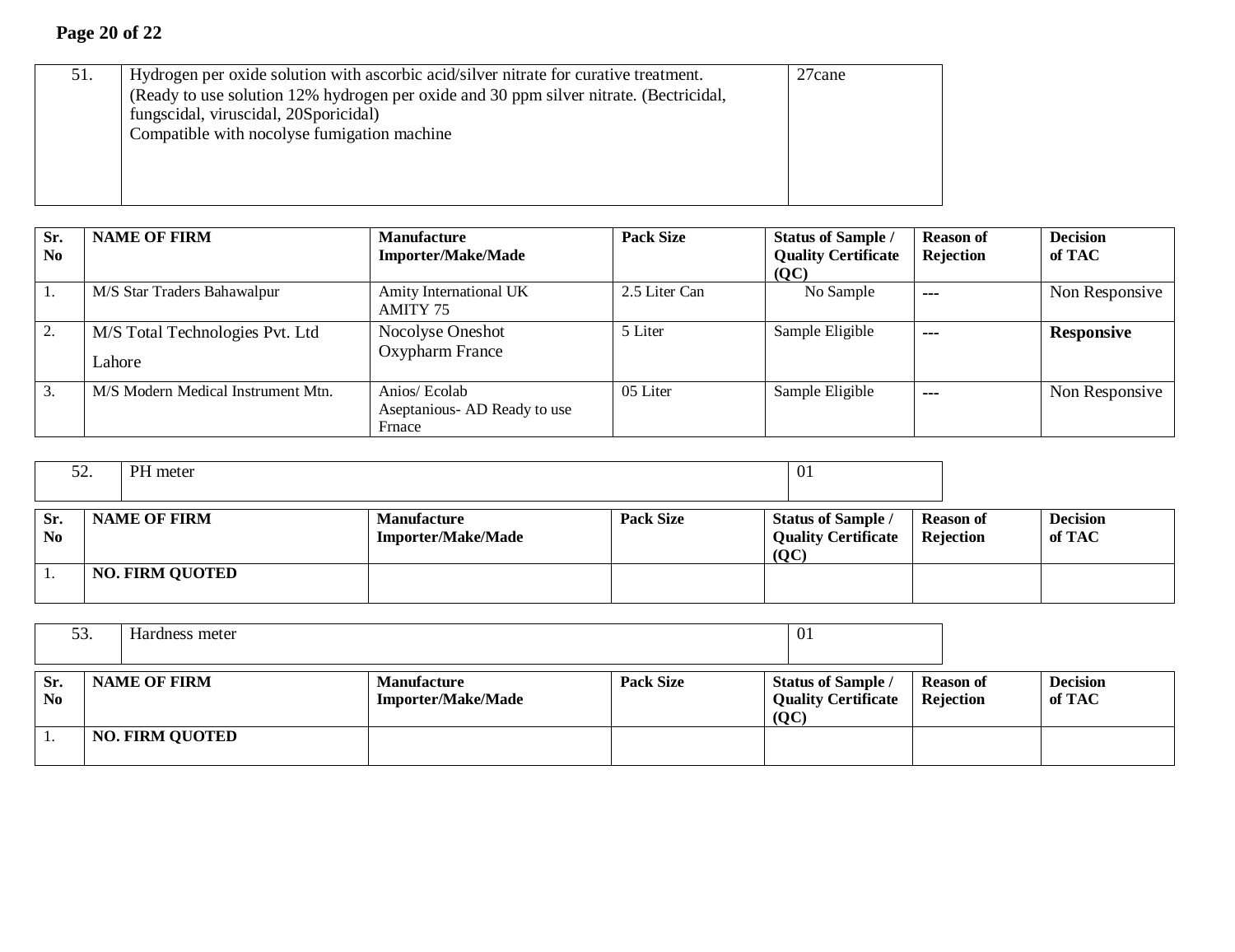## **Page 21 of 22**

| 54.                   | <b>TDS Meter</b>               |                                                 |                          | 01                                                              |                               |                           |
|-----------------------|--------------------------------|-------------------------------------------------|--------------------------|-----------------------------------------------------------------|-------------------------------|---------------------------|
|                       |                                |                                                 |                          |                                                                 |                               |                           |
| Sr.<br>N <sub>0</sub> | <b>NAME OF FIRM</b>            | <b>Manufacture</b><br><b>Importer/Make/Made</b> | <b>Pack Size</b>         | Status of Sample /<br><b>Quality Certificate</b><br>(OC)        | <b>Reason of</b><br>Rejection | <b>Decision</b><br>of TAC |
| 1.                    | <b>NO. FIRM QUOTED</b>         |                                                 |                          |                                                                 |                               |                           |
| 55.                   | <b>Conductivity Meter</b>      |                                                 |                          | 01                                                              |                               |                           |
| Sr.<br>N <sub>0</sub> | <b>NAME OF FIRM</b>            | <b>Manufacture</b><br><b>Importer/Make/Made</b> | <b>Pack Size</b>         | <b>Status of Sample /</b><br><b>Quality Certificate</b><br>(QC) | <b>Reason of</b><br>Rejection | <b>Decision</b><br>of TAC |
| 1.                    | <b>NO. FIRM QUOTED</b>         |                                                 |                          |                                                                 |                               |                           |
| 56.                   | Hand dry machine               |                                                 |                          | 03 Nos                                                          |                               |                           |
|                       |                                |                                                 |                          |                                                                 |                               |                           |
| Sr.<br>No             | <b>NAME OF FIRM</b>            | <b>Manufacture</b><br><b>Importer/Make/Made</b> | <b>Pack Size</b>         | <b>Status of Sample /</b><br><b>Quality Certificate</b>         | <b>Reason of</b><br>Rejection | <b>Decision</b><br>of TAC |
| 1.                    | <b>NO. FIRM QUOTED</b>         |                                                 |                          | (QC)                                                            |                               |                           |
| 57.                   | Auto calve tape                |                                                 |                          | 150                                                             |                               |                           |
| Sr.<br>No             | <b>NAME OF FIRM</b>            | <b>Manufacture</b><br><b>Importer/Make/Made</b> | <b>Pack Size</b>         | <b>Status of Sample /</b><br><b>Quality Certificate</b>         | <b>Reason of</b><br>Rejection | <b>Decision</b><br>of TAC |
| 1.                    | M/S Star Traders Bahawalpur    | Medster Turkey                                  | $\overline{19x50m}$ Each | (QC)<br>No sample                                               | $---$                         | Non Responsive            |
| 2.                    | M/S Summit Inter Trade Karachi | Maxicare by yipack                              | Roll                     | No sample                                                       | $---$                         | Non Responsive            |
| 3.                    | M/S AM Health Care Multan      | 3M USA<br>Autoclave Tape                        | Each                     | No sample                                                       | $---$                         | Non Responsive            |